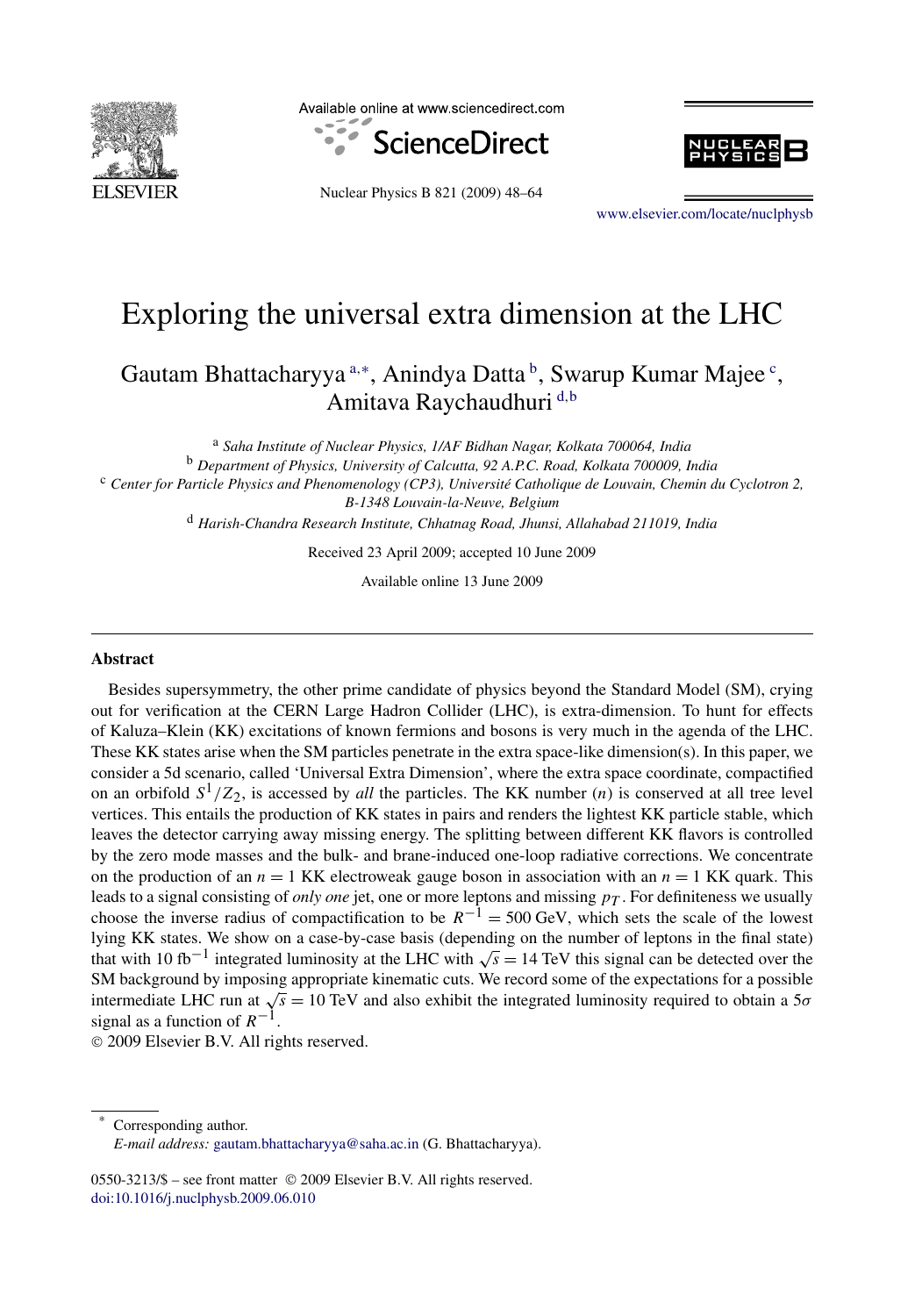*PACS:* 12.60.-i; 04.50.Cd; 13.85.-t

*Keywords:* Universal extra dimension; Kaluza–Klein particles; LHC

# **1. Introduction**

Probing the origin of electroweak symmetry breaking (EWSB) constitutes the prime mandate of the CERN LHC, a proton–proton collider set to operate at  $\sqrt{s} = 14$  TeV. Unprecedented efforts are going to be invested not only for the search for the SM Higgs boson, but also for exploring other avenues which can successfully trigger EWSB. Among them, supersymmetry and extra-dimension stand out as two potential rulers of the tera-electron-volt regime, which is the region of energies and distances to be unplugged at the LHC. Although string models are intrinsically extra-dimensional, the phenomenological implications of extra dimensions were first studied in the context of a scenario [\[1\]](#page-15-0) in which gravity propagates in a compact and flat millimeter size (1 mm<sup>-1</sup> = 10<sup>-3</sup> eV) extra-dimensional bulk with the SM particles confined to a 4d brane. The fundamental Planck scale is then brought down to around a TeV making it accessible to the collider experiments. Subsequently, the concept of a 'fat-brane' was introduced [\[2\]](#page-15-0) in which the SM particles are not strictly confined to a point in the extra dimension but travel within the size of the brane, which may be considered as a bulk of much smaller compactified dimension. In the present analysis, we attempt to extract possible signals of such fat-brane scenarios at the LHC, when the size of the brane is order TeV.

Studies based on a scenario in which only the SM gauge bosons access the bulk while the fermions are confined to a 4d brane [\[3\]](#page-15-0) reveal that  $R^{-1}$  cannot be below 1–2 TeV. The bound orig-inates from several considerations: Drell–Yan processes in hadron colliders [\[4\],](#page-15-0)  $e^+e^- \rightarrow \mu^+\mu^$ at LEP2 [\[5\],](#page-15-0) electroweak precision tests [\[6\],](#page-15-0) etc. Because the fermions are treated differently from the bosons, such scenarios are called nonuniversal extra-dimensional models (NUED). On the other hand, in what is called the universal extra-dimensional model (UED) [\[7\],](#page-15-0) where *all* the SM particles access the extra dimension, the constraint is not that tight. UED is relatively easy to motivate compared to NUED as one does not have to selectively confine the SM fields in a 4d brane. One crucial difference between UED and NUED is that the quantized momentum along the extra space direction, conventionally labeled by the KK number, is conserved for the former but not for the latter. Thus while in NUED the KK states mediate processes such as  $e^+e^- \rightarrow f\bar{f}$ at tree level incurring very strong experimental constraints, in UED the KK states appear only in loops resulting in milder bounds. Moreover, one-loop processes in NUED are ultraviolet-divergent while in UED they are finite [\[8\].](#page-15-0) Analysis of constraints on UED from  $g - 2$  of the muon [\[9\],](#page-15-0) flavor changing neutral currents [\[10–12\],](#page-15-0)  $Z \rightarrow b\bar{b}$  decay [\[13\],](#page-15-0) the  $\rho$  parameter [\[7,14\],](#page-15-0) hadron collider studies [\[15\],](#page-15-0) all reveal that  $R^{-1} \gtrsim 300$  GeV. Consideration of  $b \to s\gamma$ , however, implies a somewhat tighter bound ( $R^{-1} \gtrsim 600$  GeV [\[16\]\)](#page-15-0). In fact, UED should be perceived more as a bare structure with a basic minimum on top of which further details can be attributed to build separate models for addressing different issues. Several implications of UED have already been investigated from the perspective of high energy experiments, phenomenology, string theory, cosmology, and astrophysics. To name a few, such TeV scale flat extra-dimensional scenarios can provide a cosmologically viable dark matter candidate [\[17\],](#page-15-0) address the issue of fermion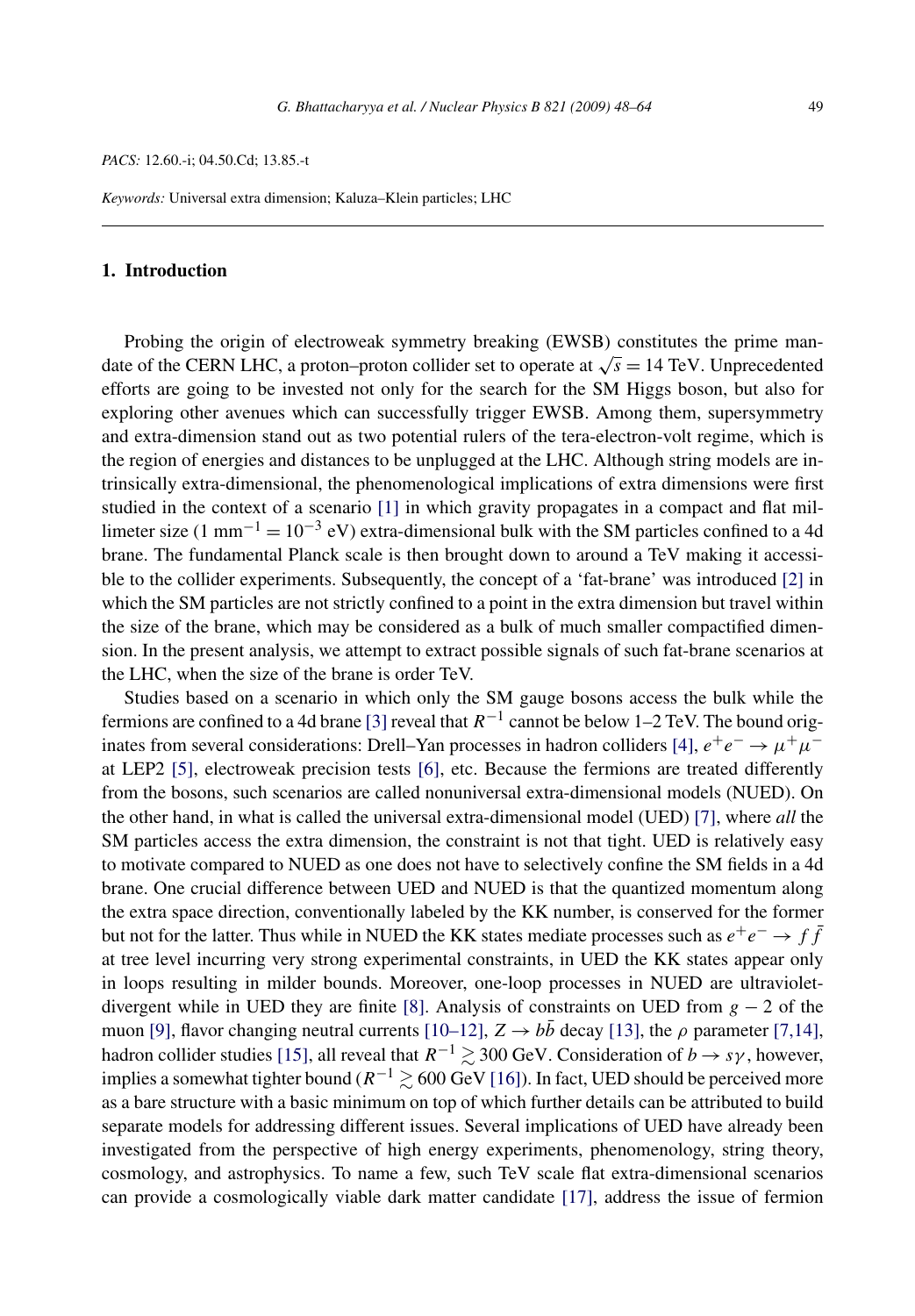mass hierarchy from a different angle [\[18\],](#page-15-0)<sup>1</sup> interpret the Higgs as a quark composite leading to a successful EWSB without the necessity of a fundamental Yukawa interaction [\[20\],](#page-15-0) and lower the unification scale down to a few tens of a TeV  $[21-23]$ . In the supersymmetric context, a new mechanism of supersymmetry breaking related to compactification has been advanced [\[2\],](#page-15-0) which at the same time ameliorates the hierarchy problem that an otherwise non-supersymmetric setup suffers from. Furthermore, the upper limit of the lightest supersymmetric neutral Higgs has been shown to be relaxed [\[24\].](#page-15-0) Our present analysis is, however, based on a non-supersymmetric set-up.

Let us now get into the specifics of UED. There is a single flat extra dimension  $(y)$ , compactified on an  $S^1/Z_2$  orbifold, and accessed by all the SM particles [\[7\].](#page-15-0) From a 4d point of view, each field will have an infinite tower of KK modes, the zero modes being identified as the SM states. The orbifolding is essential to ensure that fermion zero modes have a chiral representation. But it has other consequences too. *First*, the physical region along the extra direction *y* is now smaller  $[0, \pi R]$  than the periodicity  $[0, 2\pi R]$ , so the KK number  $(n)$  is no longer conserved. What remains actually conserved is the even-ness and odd-ness of the KK states, ensured through the conservation of KK parity, defined by  $(-1)^n$ . *Secondly*, Lorentz invariance is also lost due to compactification, and as a result the KK masses receive bulk and orbifold-induced radiative corrections [\[25–28\].](#page-15-0) The bulk corrections are finite and nonzero only for bosons. The orbifold corrections, which vary logarithmically with the cutoff, depend on group theoretic invariants, as well as Yukawa and quartic scalar couplings of the gauge and matter KK fields and hence are flavor-dependent. This induces a mass splitting among the different flavors of the same KK level, further to what has already been caused by the different zero mode masses. Typically, if  $R^{-1}$  = 500 GeV, the lightest among the *n* = 1 KK states turns out to be *γ*<sup>1</sup> weighing slightly above 500 GeV, just above lie the KK leptons and weak bosons in the region of 500–550 GeV, further up are the KK quarks near 600 GeV, and at the peak the KK gluon (the heaviest) hovers around 650 GeV.

Possibility of detection of UED KK states has already been studied in the context of hadron colliders [\[29\].](#page-16-0) Two distinct scenarios have been investigated: (i) the KK states are stable within the size of the detector (the radiative origin of splitting was not considered here); (ii) although  $\gamma^1$ is the lightest KK state (considering the radiative splitting), the KK number violating interaction at the brane-bulk interface makes it decay within the detector to a photon and a graviton (missing particle). In either of the two options, a lower limit of 350–400 GeV was set on the mass of KK quarks and gluon from Tevatron Run-I data, while the Run-II data improved the limit to 500 GeV. It was anticipated that LHC would either discover such states or at least push the limit to about 3 TeV. Another approach was followed in [\[30\],](#page-16-0) where the KK states could decay into zero mode states by KK number violation, and a reach of 3 TeV for KK quarks and gluon was envisaged with  $100^{-1}$  fb luminosity at the LHC.

Although the broad framework within which we work in this paper is the same UED as pursued in [\[29\]](#page-16-0) and [\[30\],](#page-16-0) we differ in some details of the model. As a result, our final states are different from theirs, and hence a comparison of these analyses is not straightforward. Throughout, we strictly adhere to the conservation of the KK number at all *tree level* vertices and KK

 $<sup>1</sup>$  If generation universality is assumed in the localization of different fermions, a global fit to electroweak observables</sup> yields  $R^{-1}$   $\gtrsim$  (2–5) TeV. When this universality is sacrificed, e.g. in an attempt to address the fermion hierarchy problem [\[18\],](#page-15-0) KK gauge bosons pick up tree level couplings with different generation of fermions leading to large flavor-changing neutral currents and CP violation. Such scenarios cease to be of any relevance at the TeV scale, as considerations of  $\Delta m_K$ ,  $\epsilon_K$  and  $\epsilon_K'$  push the lower limit on  $R^{-1}$  to around 5000 TeV [\[19\].](#page-15-0)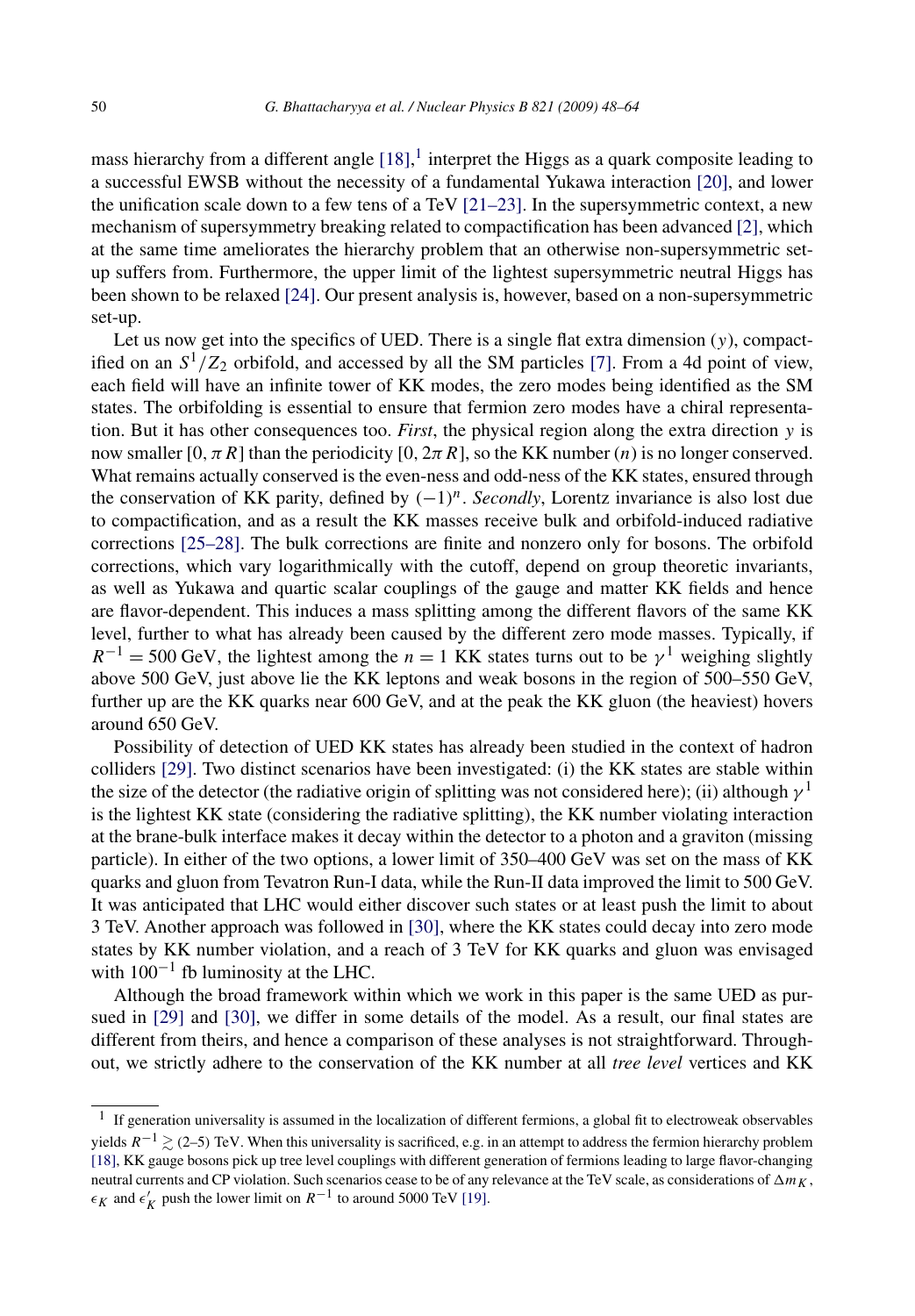parity to all order. This means that our  $\gamma^1$  is stable. Then, once the KK states are produced, the decay patterns and branching ratios are decided depending on the relative amount of radiative splittings among the different  $n = 1$  KK modes. The end products are (at least) two  $\gamma^1$ , carrying away missing energy, plus the SM zero modes. Note,  $\sigma(Q^1\overline{Q}^1) > \sigma(Q^1V^1) > \sigma(V^1V^1)$ , where  $Q<sup>1</sup>$  and  $V<sup>1</sup>$  stand for generic KK quark and KK electroweak gauge boson, respectively. When both particles at the production vertex are KK quarks/gluons, although the cross section is very high, nonetheless, the final states following their decays contain more than one jet making way to very large SM backgrounds. On the other hand, if both parent KK particles are color neutral, the final states are hadronically quiet with significantly reduced SM background but the overall signal production cross section turns out to be quite low. Therefore, we focus on the production of the mixed combination, namely  $O<sup>1</sup>V<sup>1</sup>$ , which is optimally balanced from the signal and background perspectives. Following the decay chain, we are led to the following final state configuration: *only one* jet,  $n_l$  number of leptons ( $n_l$  could be zero to four), and two  $\gamma^1$  (missing energy). This is a path so far not travelled in the hunt for KK states in a hadronic machine. As we will see, for  $R^{-1}$  ~ 500 GeV this signal can be comprehensively deciphered from the SM background with modest integrated luminosities by designing suitable kinematic cuts.

It is important to mention at this stage that although UED and supersymmetry are structurally very different theories, ironically, their collider signatures tantalizingly mimic each other [\[31\].](#page-16-0) Possible methods of distinction of UED signals from supersymmetry, mainly based on spin studies, have been carried out both in the context of the LHC [\[32,33\]](#page-16-0) and the (future) linear collider [\[34\].](#page-16-0) These discriminations require accurate theoretical tools with advanced Monte Carlos offering high sensitivity to small deviation. In this work, we do not intend to entertain such multiple possibilities of what might lie at this hazy domain across the new frontier. Rather, we consider UED as the only new physics and intend to isolate its signals from possible SM background. Mainly because of this working hypothesis, a parton-level Monte Carlo that we employ is good enough for our simulation. We observe that following our strategy KK states can be spotted at the LHC for  $R^{-1}$  all the way up to 700–800 GeV for an integrated luminosity of 100–300 fb<sup>-1</sup>.

The paper is organised as follows. In the next section, we briefly introduce UED, write down the mode expansions of different fields, and give an estimation of the radiative corrections to different KK masses. In the subsequent section, we discuss the production of a first level KK quark in association with the KK gauge bosons and their different decay chains. Then, we discuss the relative efficiency of background elimination by looking for signals with different number of leptons in the final state. In the last section, we summarize and conclude.

# **2. Universal extra dimension**

#### *2.1. Mode expansions*

The extra coordinate  $y$  is compactified on a circle of radius  $R$  with a  $Z_2$  orbifolding identifying *y* with −*y*. The orbifolding is essential for generating zero mode *chiral* fermions. After the *y*dependence is integrated out, the 4d Lagrangian contains the zero mode and the KK modes of different fields. Let us now take a look at the KK mode expansions of these fields. Since  $Z_2$  is a symmetry of the theory, each 5d field must be either even or odd under this discrete parity. The KK expansions are given by

$$
A_{\mu}(x, y) = \frac{\sqrt{2}}{\sqrt{2\pi R}} A_{\mu}^{0}(x) + \frac{2}{\sqrt{2\pi R}} \sum_{n=1}^{\infty} A_{\mu}^{n}(x) \cos \frac{ny}{R},
$$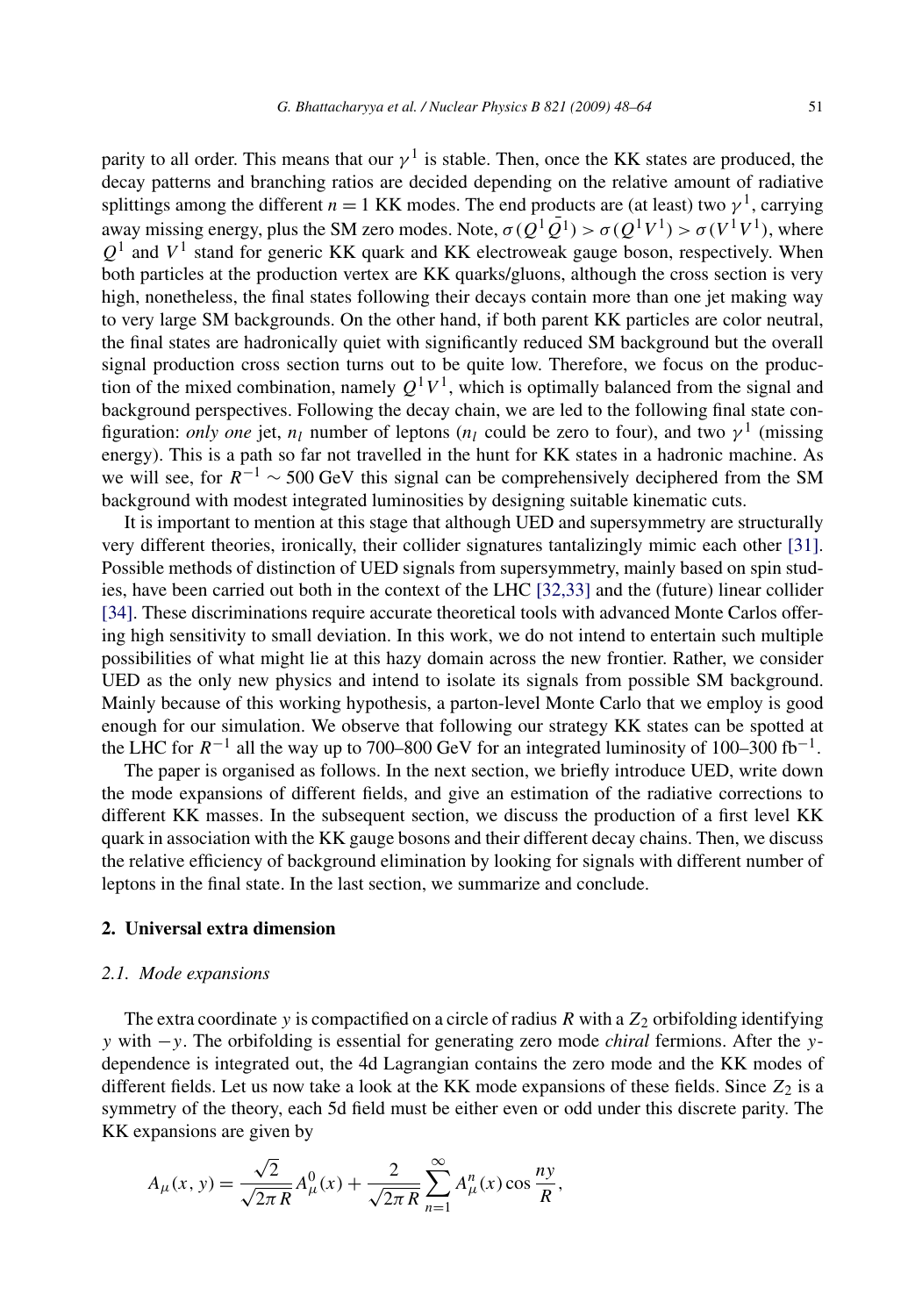$$
A_5(x, y) = \frac{2}{\sqrt{2\pi R}} \sum_{n=1}^{\infty} A_5^n(x) \sin \frac{ny}{R},
$$
  
\n
$$
\phi(x, y) = \frac{\sqrt{2}}{\sqrt{2\pi R}} \phi^0(x) + \frac{2}{\sqrt{2\pi R}} \sum_{n=1}^{\infty} \phi^n(x) \cos \frac{ny}{R},
$$
  
\n
$$
Q_i(x, y) = \frac{\sqrt{2}}{\sqrt{2\pi R}} \left[ \left( \frac{u_i}{d_i} \right)_L (x) + \sqrt{2} \sum_{n=1}^{\infty} \left[ \mathcal{Q}_{iL}^n(x) \cos \frac{ny}{R} + \mathcal{Q}_{iR}^n(x) \sin \frac{ny}{R} \right] \right],
$$
  
\n
$$
U_i(x, y) = \frac{\sqrt{2}}{\sqrt{2\pi R}} \left[ u_{iR}(x) + \sqrt{2} \sum_{n=1}^{\infty} \left[ U_{iR}^n(x) \cos \frac{ny}{R} + U_{iL}^n(x) \sin \frac{ny}{R} \right] \right],
$$
  
\n
$$
\mathcal{D}_i(x, y) = \frac{\sqrt{2}}{\sqrt{2\pi R}} \left[ d_{iR}(x) + \sqrt{2} \sum_{n=1}^{\infty} \left[ \mathcal{D}_{iR}^n(x) \cos \frac{ny}{R} + \mathcal{D}_{iL}^n(x) \sin \frac{ny}{R} \right] \right],
$$
  
\n(1)

where  $i = 1, 2, 3$  are generation indices. The complex scalar field  $\phi(x, y)$  and the gauge boson  $A_{\mu}(x, y)$  are  $Z_2$ -even fields, and their zero modes are identified with the SM scalar and gauge boson, respectively. The field  $A_5(x, y)$  is a real scalar transforming in the adjoint representation of the gauge group, and it does not have any zero mode. The fields  $Q, U$ , and  $D$  describe the 5d quark doublet and singlet states, respectively, whose zero modes correspond to the chiral SM quark states. The mode expansions of the doublet and singlet leptons can be written *mutatis mutandis*.

## *2.2. Radiative corrections to the KK masses*

At a given *n*, the KK mass is given by  $\sqrt{m_0^2 + n^2/R^2}$ . So, *modulo* the zero mode masses, the KK states are degenerate. But this is only a tree level result. Radiative corrections lift this degeneracy [\[25–28\].](#page-15-0) To provide intuition, let us consider the kinetic term of a scalar field as [\[25\]](#page-15-0)  $L_{\text{kin}} = Z \partial_{\mu} \phi \partial^{\mu} \phi - Z_5 \partial_5 \phi \partial^5 \phi$  ( $\mu = 0, 1, 2, 3$ ), where *Z* and *Z*<sub>5</sub> are renormalization constants. Recall that tree level KK masses originate from the kinetic term in the *y*-direction. If  $Z = Z_5$ , there is no correction to those masses. But this equality follows from Lorentz invariance. When a direction is compactified, Lorentz invariance breaks down. Then  $Z \neq Z_5$ , leading to  $\Delta m_n \propto$  $(Z - Z_5)$ . More specifically, there are two kinds of radiative corrections.

*Bulk correction*. These corrections are finite and nonzero only for bosons. They arise whenever the internal loops wind around the compactified direction. These corrections, for a given field, are the same for any KK mode. For a KK boson mass  $m_n(B)$ , these corrections are given by

$$
\delta m_n^2(B) = \kappa \frac{\zeta(3)}{16\pi^4} \left(\frac{1}{R}\right)^2,\tag{2}
$$

where *κ* is a collective representation of group invariants, being equal to  $-39g_1^2/2$ ,  $-5g_2^2/2$  and  $-3g_3^2/2$  for *B<sup>n</sup>*, *W<sup>n</sup>* and *g<sup>n</sup>*, respectively. Clearly, for  $R \to \infty$ , one recovers the original Lorentz invariance and the correction vanishes.

*Orbifold correction*. Orbifolding additionally breaks translational invariance in the *y*direction. The corrections to the KK masses arising from interactions localized at the fixed points are logarithmically divergent. The corrections can be thought of as counterterms whose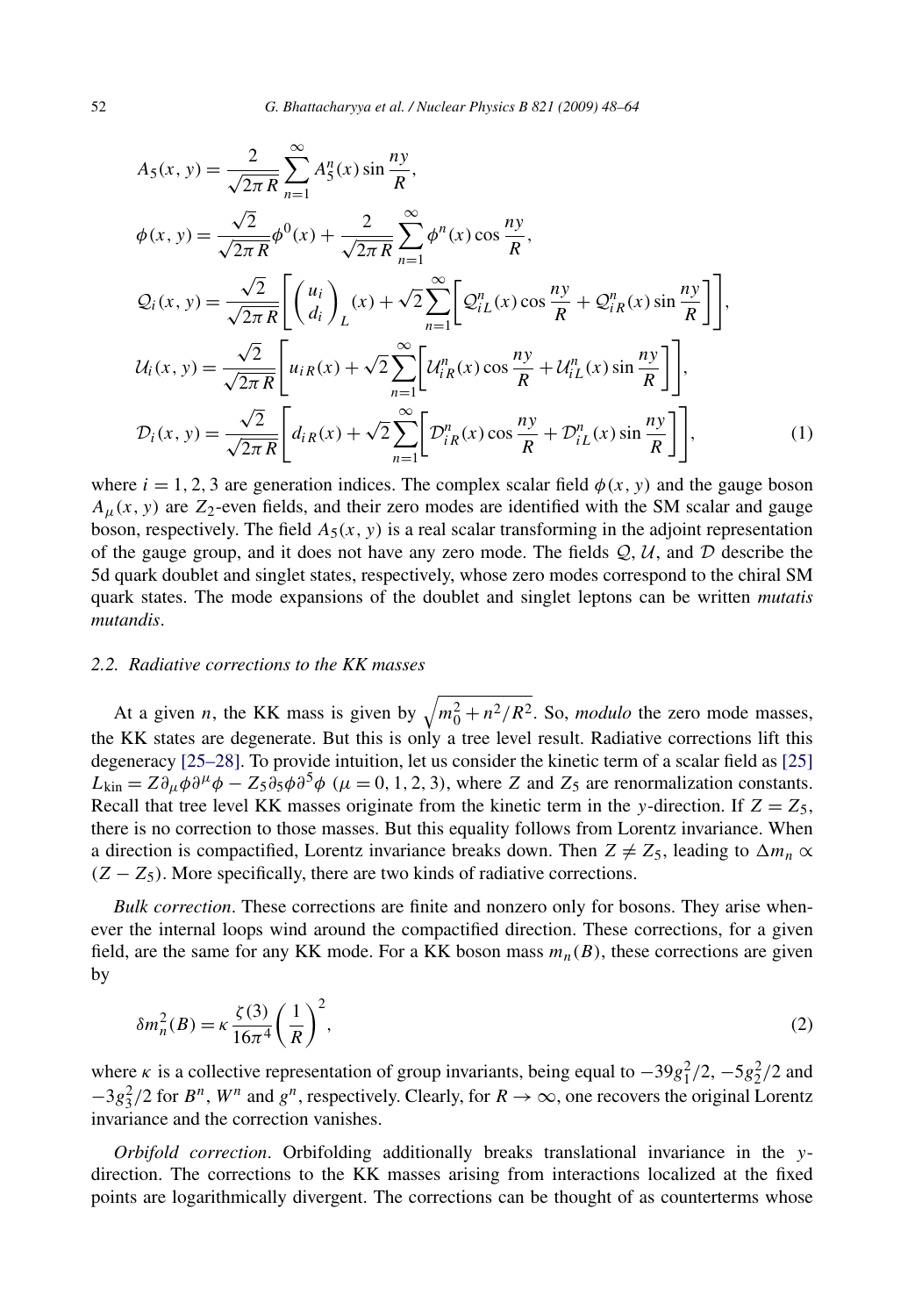Table 1 Radiatively corrected first KK-mode masses (all in GeV) for  $R^{-1} = 500$  GeV and  $\Lambda R = 20$ . The values of *a*, *b*, *c*, introduced in Eq. (3), are displayed. While assigning *b* and *c* for  $\gamma^1$  and  $Z^1$ , we used  $\theta^1_W \to 0$ .

|               | .     |                  |       |       |       |       |                        |       |        |
|---------------|-------|------------------|-------|-------|-------|-------|------------------------|-------|--------|
| <b>States</b> |       | $\boldsymbol{u}$ |       |       |       |       | $W^{\pm}$ <sup>1</sup> | 71    |        |
| <b>Mass</b>   | 598.7 | 587.3            | 585.5 | 515   | 505.5 | 642.3 | 536                    | 542.1 | 501.0  |
| a             |       |                  |       |       |       | 23/2  |                        |       |        |
| b             | 27/16 |                  |       | 27/16 |       |       | 15/2                   | 15/2  |        |
| $\mathcal{C}$ | 1/16  |                  | /4    | 9/16  | 9/4   |       |                        |       | $-1/6$ |

finite parts are unknown. We just follow a predictive hypothesis that these corrections vanish at the cutoff scale  $\Lambda$ . The amount of this correction to a generic KK fermion mass  $m_n(f)$ , or a KK gauge boson mass  $m_n(B)$ , is given by

$$
\frac{\delta m_n(f)}{m_n(f)} \left( \frac{\delta m_n^2(B)}{m_n^2(B)} \right) = \left( a \frac{g_3^2}{16\pi^2} + b \frac{g_2^2}{16\pi^2} + c \frac{g_1^2}{16\pi^2} \right) \ln \frac{\Lambda^2}{\mu^2},\tag{3}
$$

where *a*, *b* and *c* for different KK states are listed in Table 1. As it turns out, the orbifold corrections are numerically more significant than the bulk corrections.

The mass squared matrix of the neutral KK gauge boson sector in the  $B_n$ ,  $W_n^3$  basis is given by

$$
\begin{pmatrix}\n\frac{n^2}{R^2} + \hat{\delta}m_{B_n}^2 + \frac{1}{4}g_1^2v^2 & \frac{1}{4}g_1g_2v^2 \\
\frac{1}{4}g_1g_2v^2 & \frac{n^2}{R^2} + \hat{\delta}m_{W_n}^2 + \frac{1}{4}g_2^2v^2\n\end{pmatrix},
$$
\n(4)

where  $\hat{\delta}$  represents the sum of bulk and orbifold radiative corrections. The KK photon and Z boson states are obtained by diagonalizing the above matrix. Note, the value of the weak mixing angle for the KK states is sizably altered from the zero mode value ( $\sin^2 \theta_W \simeq 0.23$ ) due to a difference in size of those  $\hat{\delta}$ -terms in the mass squared matrix in Eq. (4). The modified value is different for different choices of *n* and *R*. For  $n = 1$  and  $R^{-1} = 500 \text{ GeV}$ , it turns out that  $\sin^2 \theta_W^1 \sim 0.01$ , i.e.,  $\gamma^1$  and  $Z^1$  are primarily  $B^1$  and  $W_3^1$ , respectively.

In Table 1, we present the masses for different  $n = 1$  KK excitations to assess the extent to which the radiative corrections lift the degeneracy. For illustration, we take *R*−<sup>1</sup> = 500 GeV and  $\Lambda R = 20$  (a rough justification for this choice is that the gauge couplings, following a power law renormalization group running, tend to unify after more or less  $\Lambda R = 20-25$  KK resonances are excited).

# **3. Productions and decay of the first KK-mode**

As noted in the previous section, if *R*−<sup>1</sup> is not too large, the first KK-excitations of the Standard Model particles are in the right mass range for pair-production at the LHC. We consider the parton-level process<sup>2</sup>  $qg \rightarrow \bar{Q}V^{\bar{1}}$  for which the matrix element square is:

$$
|\mathcal{M}\{qg \to \bar{Q}V^{1}\}|^{2} = \frac{\pi \alpha_{s}(\hat{s})(a_{L}^{2} + a_{R}^{2})}{6} \left[ \frac{\{-2\hat{s}\hat{t} + 2\hat{s}m\frac{2}{\hat{Q}}\}}{\hat{s}^{2}} \right]
$$

<sup>&</sup>lt;sup>2</sup> Here  $\overline{Q}$  stands for the SU(2) doublet ( $Q^1$ ) as well as the singlet ( $q^1 \equiv u^1, d^1$ ) KK excited quarks.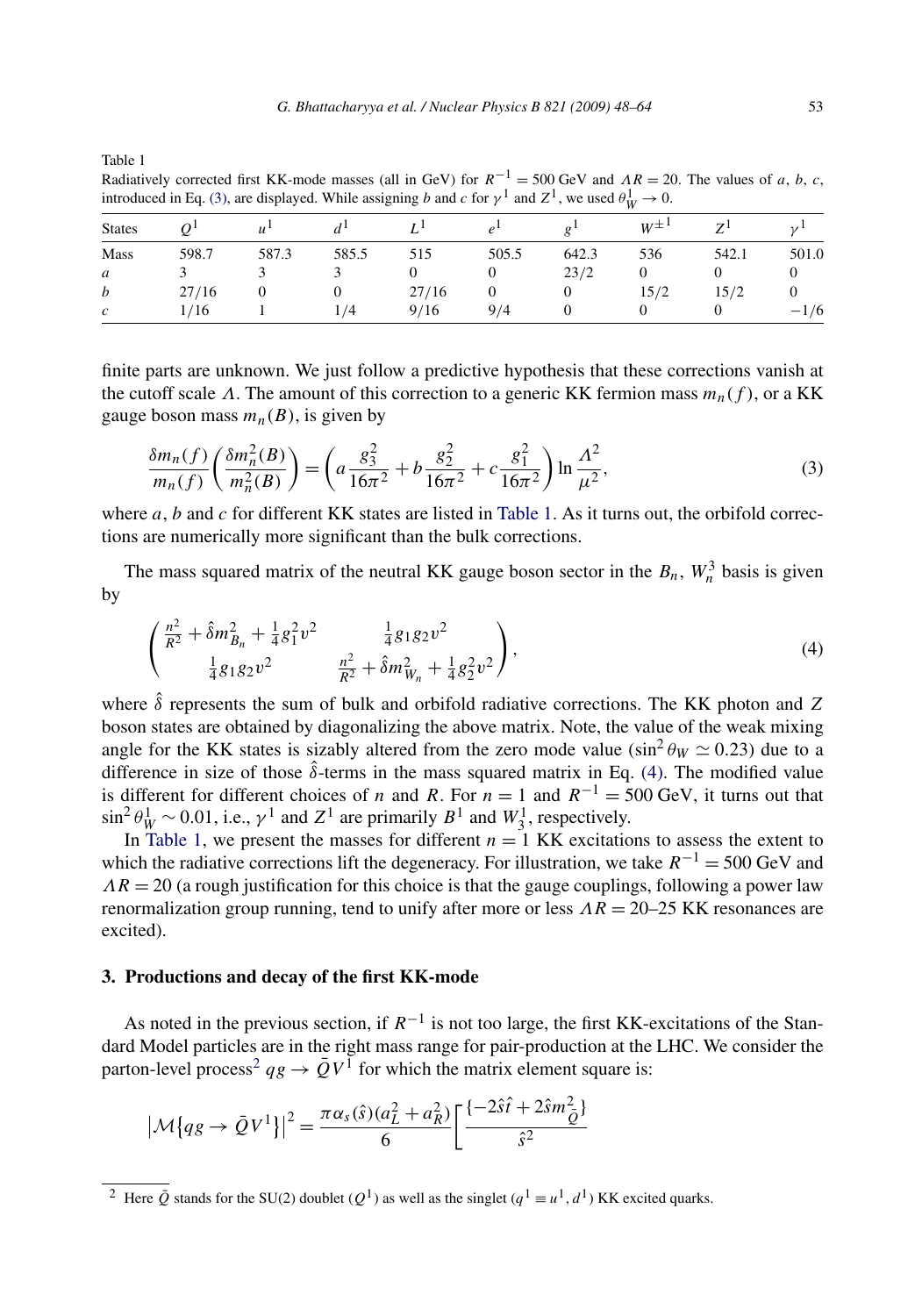

Fig. 1. Cross sections for the associated production of the lightest KK electroweak gauge bosons with the lightest KK quarks. Solid (broken) lines correspond to SU(2) doublet quarks  $Q^1$  (SU(2) singlet quarks  $q^1$ ). Note that the  $W^1$  cannot be produced with a  $q<sup>1</sup>$ .

The couplings  $a_L$  and  $a_R$  – involving an excited gauge boson, an excited quark, and an ordinary quark – used in Eq. (5). Note that KK-parity conservation requires  $a_R(a_L)$  to vanish for  $Q(q)$  in all cases. The couplings of the excited leptons  $(L^1, l^1)$  to the excited gauge bosons follow a similar pattern and can be easily read off from this table.

| Excited quark $\rightarrow$ | $SU(2)$ doublet $(Q)$ |                                                        | $SU(2)$ singlet $(q)$                             |       |  |
|-----------------------------|-----------------------|--------------------------------------------------------|---------------------------------------------------|-------|--|
| Excited boson $\downarrow$  | a R                   | $a_L$                                                  | $a_R$                                             | $a_L$ |  |
| W <sup>1</sup>              |                       |                                                        |                                                   |       |  |
| $Z^1$                       |                       | $\frac{g}{2\cos\theta_W^1}(T_3 - e_Q\sin^2\theta_W^1)$ | $-\frac{8}{2\cos\theta_W^1}(e_q\sin^2\theta_W^1)$ |       |  |
| $\gamma^1$                  |                       | $\frac{e_Q}{\cos \theta_W} \cos \theta_W^1$            | $\frac{e_q}{\cos \theta_W} \cos \theta_W^1$       |       |  |

$$
+\frac{\{-2\hat{s}\hat{t}-4\hat{t}m_{\tilde{Q}}^2+2\hat{s}m_{\tilde{Q}}^2+4m_{V^1}^2m_{\tilde{Q}}^2\}}{(\hat{t}-m_{\tilde{Q}}^2)^2} +\frac{2\{-2\hat{t}m_{\tilde{Q}}^2+2(\hat{s}+\hat{t})m_{V^1}^2+2m_{V^1}^2m_{\tilde{Q}}^2-2m_{V^1}^4\}}{\hat{s}(\hat{t}-m_{\tilde{Q}}^2)}\bigg],
$$
(5)

where  $\hat{s}$  and  $\hat{t}$  are the (parton-level) Mandelstam variables. The couplings  $a_L$  and  $a_R$  are fixed by the final state particles and are summarized in Table 2. They depend on the weak mixing angle of the excited bosons,  $\theta_W^1$ , which is a function of  $R^{-1}$  and is considerably smaller than  $\theta_W$ . The KK-excitations of quarks and leptons are vector-like fermions, so, unlike for the SM fermions, the couplings listed for 'singlet' or 'doublet' quarks have both chiral counterparts.

The cross sections for the various channels at the LHC with  $\sqrt{s} = 14$  TeV and 10 TeV (eval-uated using CTEQ6 parton distributions (leading order parametrization) [\[35\]](#page-16-0) with  $Q^2 = \hat{s}$ )<sup>3</sup> are shown as a function of *R*−<sup>1</sup> in Fig. 1. The cross sections fall rapidly with *R*−<sup>1</sup> and vary over

<sup>&</sup>lt;sup>3</sup> We have performed two independent checks to assess the QCD uncertainties. The MRST parton distribution function, we have checked, yields cross sections which at the leading order are within 10% of the CTEQ6L1 results. We also varied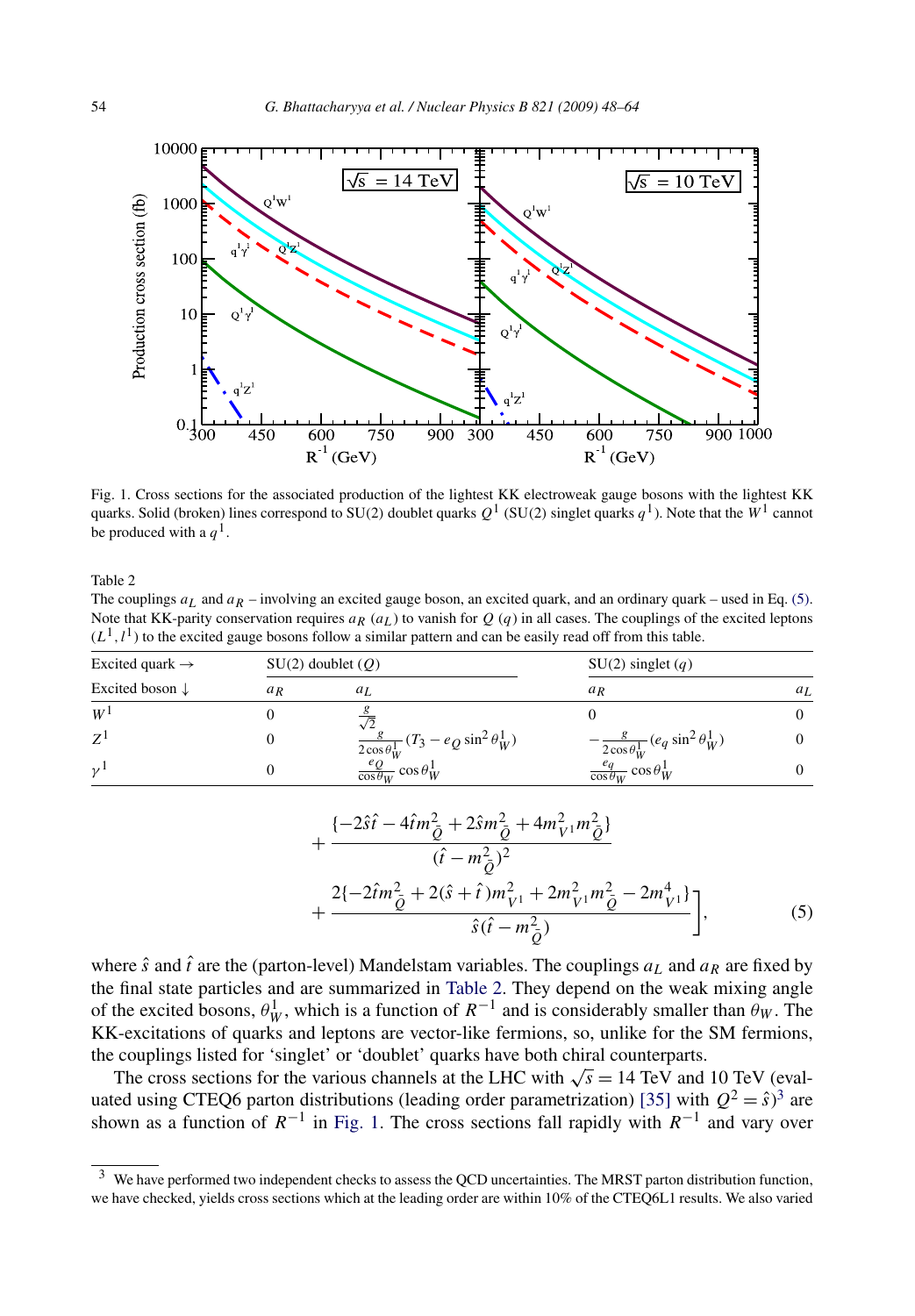<span id="page-7-0"></span>The zero-mode quarks or leptons produced from the decays of  $Z^1$ ,  $(W^1)^{\pm}$ ,  $q^1$ , and  $Q^1$ . In addition, a  $\gamma^1$  is also produced in all decays.

| Parent particle |                                  | $(W^{\perp})^{\pm}$ |                                                                       |
|-----------------|----------------------------------|---------------------|-----------------------------------------------------------------------|
| Decay products  | $(L^{\pm}+L^{\mp})$<br>or $(vv)$ |                     | $Q + (L^{\pm} + L^{\mp})$ or $(\nu \nu)$<br>or $Q' + (L^{\pm} + \nu)$ |

several orders of magnitude,  $q^1Z^1$  having the smallest cross section and  $Q^1W^1$  the largest (in pb order for  $R^{-1} \sim 500$  GeV).<sup>4</sup>

We next turn to the expected final state event topologies. These can be ascertained from the decay characteristics of the excited quarks and gauge bosons. The possible decay channels and branching ratios have been listed in [\[31\].](#page-16-0) For the discussions below, it is worth noting that  $\sin^2 \theta_W^1 \ll \sin^2 \theta_W$ .

- Excited  $\gamma$  ( $\gamma^1$ ):  $\gamma^1$  is the lightest Kaluza–Klein particle (LKP). This particle is uncharged and stable due to KK-parity conservation. When produced, it escapes detection.
- Excited *Z* ( $Z^1$ ): The  $Z^1$  being lighter than the excited quark states cannot decay to them. Nor is the decay to a *Z* and  $\gamma^1$  kinematically allowed. So, a *Z*<sup>1</sup> will decay to the final states<sup>5</sup>  $(L<sup>1</sup>)<sup>±</sup>L<sup>⊓</sup>$  and  $v<sup>1</sup>v$  with equal branching ratios.<sup>6</sup> In the former case there is the subsequent decay  $L^1 \rightarrow L\gamma^1$  of which only the lepton is observable and the  $\gamma^1$  remains undetected. This leads to a final  $Z^1$  signal consisting of two (oppositely) charged leptons of the same flavor and missing *pT* .
- Excited *W* (*W*<sup>1</sup>): Kinematics does not permit the  $(W^1)^{\pm}$  to decay hadronically or to  $W^{\pm}y^1$ . Consequently, it decays to either  $L^{\pm}v^{\hat{1}}$  or to  $(L^{\hat{1}})^{\pm}v$  with equal branching ratios. The final decay products are therefore  $L^{\pm} v \gamma^1$  of which only the charged lepton is observable.
- SU(2) singlet excited quarks  $(q^1)$ : The SU(2) singlet excited quark decays predominantly to a zero-mode quark and a  $\gamma^1$ . The coupling to  $Z^1$  is suppressed by  $\sin^2 \theta_W^1$ .
- SU(2) doublet excited quarks  $(O^1)$ : These can decay to a zero-mode quark doublet O and any of the excited gauge bosons  $W^1$ ,  $Z^1$ ,  $\gamma^1$ . However, the dominant decay modes turn out to be [\[31\]](#page-16-0) the first two modes with a 2 : 1 ratio.

The zero-mode quarks and leptons produced from the decay of different excited gauge bosons and quarks are listed in Table 3. In addition to the particles shown, there is always a  $\gamma^1$  in the final state carrying away missing  $p_T$ . As a consequence,  $(Q^1V^1)/(q^1V^1)$  production results in a final state containing  $1$ -jet +  $n_l$  leptons + missing  $p_T$ . Depending on the decay modes of the excited quark and  $V^1$ , the number of leptons,  $n_l$ , can be 0 to 4. In the following, we will classify the signal according to the number of detected leptons and compare it with the SM background.

In our analysis we include contributions from both electron and muon final states. Tau-leptons will also be produced at essentially the same rates. Conservatively, we have not included the

the scale  $Q^2$ , which we kept common for both parton density and  $\alpha_S$ , from 2*s*<sup> $\dot{S}$ </sup>, and observed that the leading order cross sections alter by about (7–8)% around the values quoted for  $Q^2 = \hat{s}$ .

<sup>4</sup> Our cross sections are in almost complete agreement with the ones obtained using MADGRAPH [\[36\]](#page-16-0) and FEYN-RULES [\[37\]](#page-16-0) (more precisely, FR-MUED).

<sup>5</sup> Recall that *L* (*l*) represents the SU*(*2*)* doublet (singlet) charged lepton state.

<sup>&</sup>lt;sup>6</sup> The decay  $Z^1 \rightarrow (l^1)^{\pm} l^{\mp}$  is suppressed by  $\sin^2 \theta_W^1$ .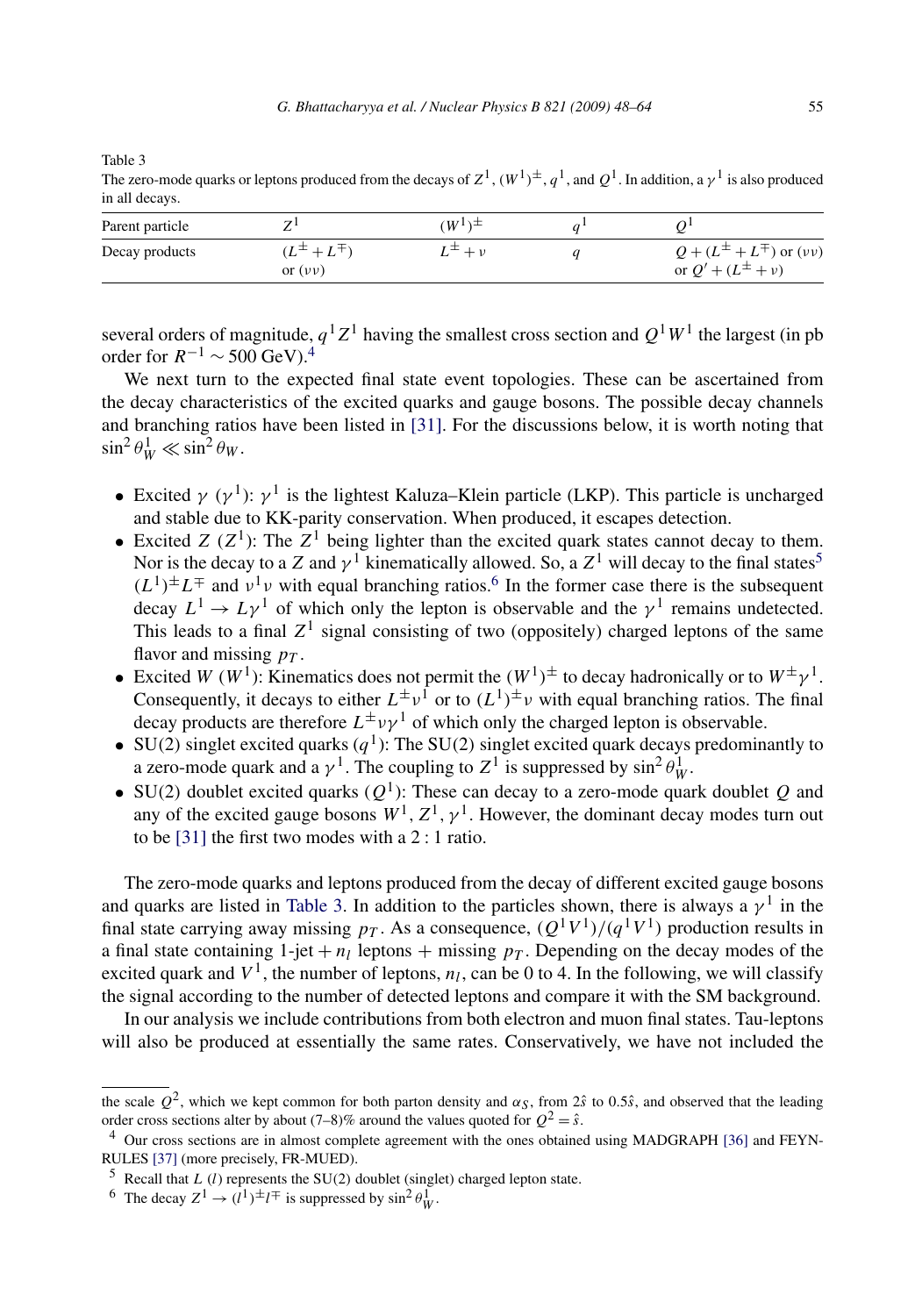Cross section (in fb) for multilepton channels of the signal (for  $R^{-1} = 500 \text{ GeV}$  and 1 TeV) and SM background at the LHC with  $\sqrt{s}$  = 14 TeV after the basic cuts. The two-lepton number corresponds to  $e^+e^-$  or  $\mu^+\mu^-$ .

| Channel                    | 01                |                     |                     |         | 41    |
|----------------------------|-------------------|---------------------|---------------------|---------|-------|
| Signal $(500 \text{ GeV})$ | 106.4             | 17.92               | 29.58               | 9.39    | 1.01  |
| Signal (1 TeV)             | 2.02              | 0.35                | 0.606               | 0.210   | 0.025 |
| Background                 | $4.7 \times 10^5$ | $1.3 \times 10^{6}$ | $8.6 \times 10^{4}$ | 1183.21 | 0.13  |

states arising from their purely leptonic decays (branching ratio  $\sim 0.17$  to electrons or muons) which would produce  $e^+e^-$ ,  $\mu^+\mu^-$ , and  $e^{\pm}\mu^{\mp}$  events in the ratio 1 : 1 : 2.

## **4. Multilepton signals and backgrounds**

In this section, one by one we consider the different multilepton final states which may arise from  $(Q^1V^1)/(q^1V^1)$  production. [Table 3](#page-7-0) will be of use for the discussions below. As stressed earlier, in addition to the leptons, there is always one hadronic jet and missing transverse momentum,  $p_T$ , in the signal.

*Basic cuts.* For the signal and the background a minimal cut of  $p_T$  jet  $> 20$  GeV has been applied while leptons are required to satisfy  $p_T > 5$  GeV. A cut of  $p_T > 25$  GeV has also been used. To evade a possible large background from lepton pairs produced by soft photons we require  $M_{l_i l_i}$  > 5 GeV in multilepton events. A rapidity cut of  $|\eta|$  < 2.5 is applied for leptons and the jet. We call these the 'basic' cuts.

Numerical values of the cross sections after the basic cuts are listed in Table 4 for two different values of  $R^{-1}$  along with the backgrounds. We have estimated the SM backgrounds at the partonic level using MADGRAPH. CTEQ6 parton distribution functions are utilised. It is seen that the backgrounds far overwhelm the signals in all cases but for the 4-lepton one. Further kinematic cuts, discussed below, are needed to enhance the signal *vis-à-vis* the background.

#### *4.1. No lepton*

This case will result from the production of (i)  $q^{1}\gamma^{1}$  and (ii)  $q^{1}Z^{1}$  followed by an invisible decay  $(vv^1)$  of the  $Z^1$ . It is seen from Table 4 that the signal cross section after the basic cuts is rather large compared to the other cases since there is no branching ratio (to lepton) suppression incurred here. This is unfortunately offset by the very huge SM background in this channel. In this work our interest is to use the multilepton final state to reduce the SM background. So, this no-lepton topology is not pursued any further.

# *4.2. One lepton*

This final state can arise from (i)  $Q^1Z^1$  (and  $Q^1\gamma^1$ ) production followed by the decay  $Q^1 \rightarrow$  $Q^{\prime}W^1$  and an invisible  $Z^1$  decay, and (ii)  $Q^1W^1$  followed by  $Q^1 \rightarrow QZ^1$  and an invisible  $Z^1$ decay. Whenever there are multiple modes which can contribute to a signal, we have included all of them together in the analysis.

The SM background to this one-lepton signal comes from *W*-production in association with a jet, followed by leptonic decay of the *W*-boson. The rate of the irreducible one-lepton background at LHC energies is large compared to the signal cross section. Application of kinematical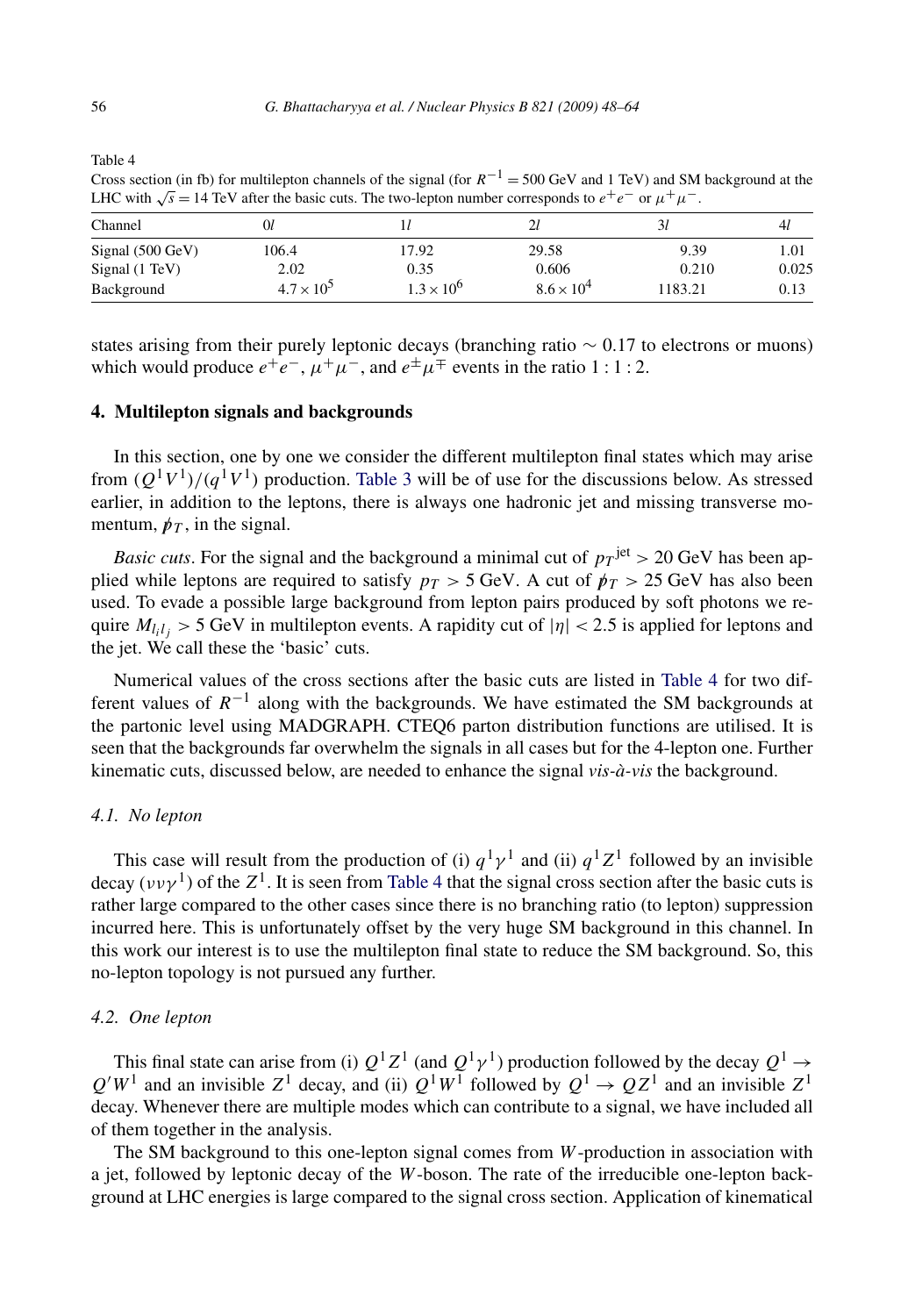cuts is not sufficient to dig the signal out from this background. Unraveling the one-lepton signal over the SM background could be too challenging.

### *4.3. Two leptons*

Next we consider the two-lepton case. The signal can arise from (i)  $Q^1W^1$  production followed by  $Q^1 \rightarrow Q'W^1$  and (ii)  $Q^1Z^1$  production followed by the decays:  $Q^1 \rightarrow QZ^1$  and the invisible decay of one of the two  $Z^1$ . Note that mode (i) can lead to  $e^{\pm} \mu^{\mp}$  final states. We separately consider 'like-flavor', i.e.,  $e^+e^-$  or  $\mu^+\mu^-$ , as well as 'unlike-flavor', i.e.,  $\mu^+e^- + e^+\mu^-$ , in the following.

The dominant SM background to this final state will be from  $t\bar{t}$  and  $b\bar{b}$  production followed by their semileptonic decay. In addition, the electroweak production of  $t\bar{b}$ ,  $b\bar{t}$  and their subsequent decay is also of significance. These backgrounds are severely cut down by requiring the monojet to satisfy  $p_T^{\text{jet}} > 20 \text{ GeV}$  and the other basic cuts.

From top-pair production and semileptonic decays of both, two jets are expected. To mimic the signal, one of these jets must fail the jet- $p_T$  cut while the other must pass. In addition, we demand 'lepton isolation' – that all leptons be isolated from the jet satisfying  $\Delta R > 0.7$ , where  $\Delta R^2 = (\Delta \phi^2 + \Delta \eta^2)$ . This and the other basic cuts reduce the cross section to 173.2 (79.84) fb for an LHC run with  $\sqrt{s} = 14(10)$  TeV. Further kinematic cuts are necessary, as discussed below, to reduce this background.

The *b*<sup> $\bar{b}$ </sup> production followed by semileptonic decays has a large cross section of ∼ 100 nb at the LHC. However, the low mass of the *b*-quark ensures that this background is *totally* removed when the basic cuts are imposed along with lepton isolation.

In spite of their electroweak origin, the  $t\overline{b}$ ,  $b\overline{t}$  production rates are substantial. The twin requirements of one jet with  $p_T^{\text{jet}} > 20 \text{ GeV}$  and a lepton isolation cut of  $\Delta R > 0.7$  are found to suffice for eliminating this background. After these cuts, this channel contributes 15.94 (10.92) fb to the background for  $\sqrt{s} = 14(10)$  TeV.

The remaining SM background is from *W* pair production in association with a jet. *Z* pair (real or virtual) or  $Z\gamma^*$  (leptons coming from the  $\gamma^*$  with an invisible *Z* decay) production in association with a jet also contributes to the SM background. The *W* pair production channel, which is the more relevant one since the on-shell *Z* background is small and anyway readily removed, results in  $e^+e^-$ ,  $\mu^+\mu^-$ , and  $e^{\pm}\mu^{\mp}$  events in the ratio 1 : 1 : 2. In these cases, the jet is from either gluon or quark radiation off the initial partons, and consequently, most of the time it emerges close to the beam axis. This will be reflected in the rapidity distribution of the jet. This is in contrast with the signal. The basic cut on  $p_T$ <sup>jet</sup> helps enhance the strength of the signal over the SM background.

Here, we focus on the case of  $\mu^+\mu^-$  + one jet + missing  $p_T$  final states. The results are identical if the  $\mu^+\mu^-$  are replaced by  $e^+e^-$ . Parallely, we will be remarking on the  $\mu^{\pm}e^{\mp}$  alternative. For  $R^{-1} = 500$  GeV, with the LHC running at  $\sqrt{s} = 14$  TeV the signal turns out to be much less than the background in both cases (see [Table 5\)](#page-10-0). Naturally, for  $\sqrt{s} = 10 \text{ TeV}$  the situation is worse. To enhance the signal *vis-à-vis* the background the following further kinematic cuts are suggested $\frac{7}{2}$ :

(i)  $p_T^{l_1} < 25 \text{ GeV},$ 

 $\overline{7}$  *l*<sub>1</sub> has lower  $p_T$  than *l*<sub>2</sub>.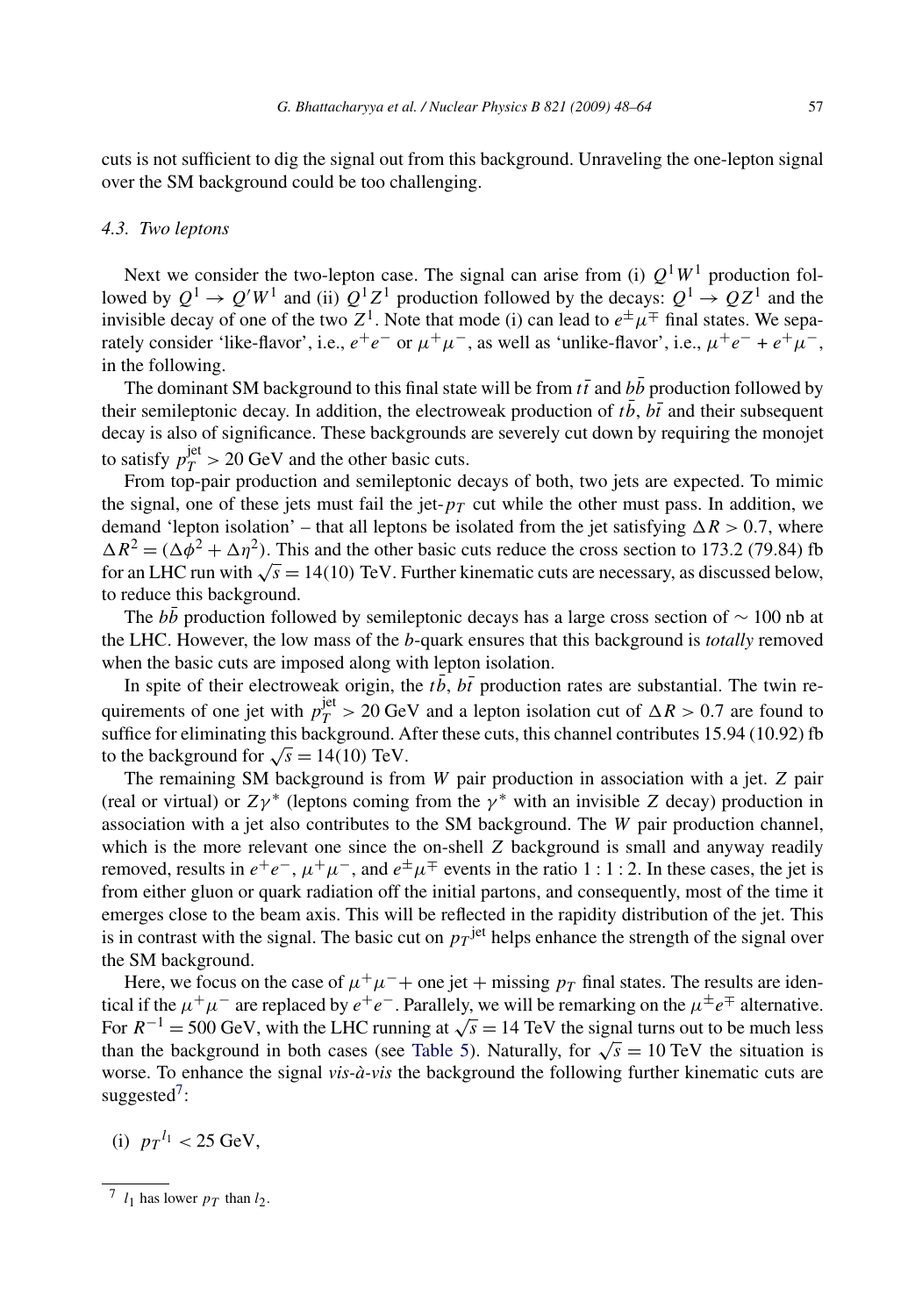<span id="page-10-0"></span>Cross section (in fb) at the LHC of signal and background for the like-flavor  $\mu^+\mu^-$  or  $e^+e^-$  (unlike-flavor  $\mu^+e^-$  +  $e^+ \mu^-$ ) dilepton plus one jet and missing *p<sub>T</sub>* channel for  $R^{-1} = 500$  GeV.

| $\sqrt{s} \rightarrow$                | 14 TeV        |                                         | $10 \text{ TeV}$ |                                        |  |
|---------------------------------------|---------------|-----------------------------------------|------------------|----------------------------------------|--|
| Cut used $\downarrow$                 | Signal        | Background                              | Signal           | Background                             |  |
| Basic cuts                            | 29.58 (43.10) | $8.6 \times 10^4$ (17.2 $\times 10^4$ ) | 10.00(14.60)     | $4.8 \times 10^4$ (9.6 $\times 10^4$ ) |  |
| Lepton isolation                      | 24.24 (35.24) | 218.38 (429.64)                         | 8.28 (12.06)     | 108.54 (212.78)                        |  |
| $p_T{}^{l_1}$ < 25 GeV                | 21.66 (30.88) | 78.67 (154.90)                          | 7.52(10.74)      | 41.10 (80.70)                          |  |
| $p_T^{l_2}$ < 25 GeV                  | 12.58(18.00)  | 9.44(18.40)                             | 4.53(6.52)       | 5.27(10.22)                            |  |
| $ M_{l_1l_2} - M_Z  > 10 \text{ GeV}$ | 12.52 (17.88) | 9.18 (17.98)                            | 4.51(6.48)       | 5.17 (10.08)                           |  |

(ii)  $p_T^{l_2} < 25 \text{ GeV},$ 

(iii)  $|M_{l_1l_2} - M_Z| > 10$  GeV.

The effect of these cuts on the signal (red solid histogram) and the background (blue dotted histogram) are shown in [Fig. 2](#page-11-0) and also presented in Table 5.

The two cuts on the lepton  $p<sub>T</sub>$  are chosen on the following grounds. In UED, the leptons arising from the decays (at any stage of the decay chain) of KK-mode excitations are always accompanied by the LKP or some other KK excitation. The small mass splitting between the KK excitations results in a comparatively soft lepton and their  $p<sub>T</sub>$  distributions will be peaked around lower values and are spread over a limited range. For the SM background, the energy of the parent particles (*Z*, *W* or  $\gamma$ <sup>\*</sup>), which are much lighter than the KK states, is shared between two particles of negligible mass. As a result, *pT* distributions of these leptons, though also peaked at lower values, have a tail extended to higher values compared to the signal. So, by demanding the  $p_T$  of the leptons to be bounded from above, one can get rid of much of the background. This is exemplified in the top three rows of [Fig. 2.](#page-11-0)

As is seen from Table 5, for the  $\sqrt{s} = 14$  TeV case, through the kinematic cuts the background for like- (unlike-)flavor is reduced from  $8.6 \times 10^4$   $(17.2 \times 10^4)$  fb to 9.18 (17.98) fb. For a modest integrated luminosity of 10 fb<sup>-1</sup> the significance<sup>8</sup> ( $S/\sqrt{S+B}$ ) after the basic cuts is 0.32 (0.33), which after the kinematic cuts is enhanced to a healthy 8.50 (9.44).

For the discussion so far we have chosen as a reference value *R*−<sup>1</sup> = 500 GeV. The integrated luminosities necessary for a 5*σ* signal after the complete set of kinematic cuts as a function of  $R^{-1}$  for  $\sqrt{s}$  = 14 TeV (left) and 10 TeV (right) are plotted in [Fig. 3.](#page-12-0) Both like-flavor (L)  $\mu^+\mu^$ or  $e^+e^-$  (blue dot-dashed) and unlike-flavor (U)  $\mu^+e^- + e^+ \mu^-$  (red-dashed) cases are shown. It is seen that with an integrated luminosity of 100 fb<sup>-1</sup> for the like-flavor case one can probe the KK states for  $R^{-1}$  upto about 700 (600) GeV for the LHC running with  $\sqrt{s} = 14$  (10) TeV while for the unlike-flavor case these limits are 620 (570) GeV.

## *4.4. Three leptons*

We now turn to the three-lepton case. As the number of leptons in the final state increases the signal gains over the background. For the signal, channels with different numbers of leptons follow from alternate decay modes of the produced KK particles and the cross sections differ only

<sup>&</sup>lt;sup>8</sup> Using the above definition of significance is quite appropriate especially since in some cases we are dealing with very low backgrounds following the imposition of the kinematic cuts.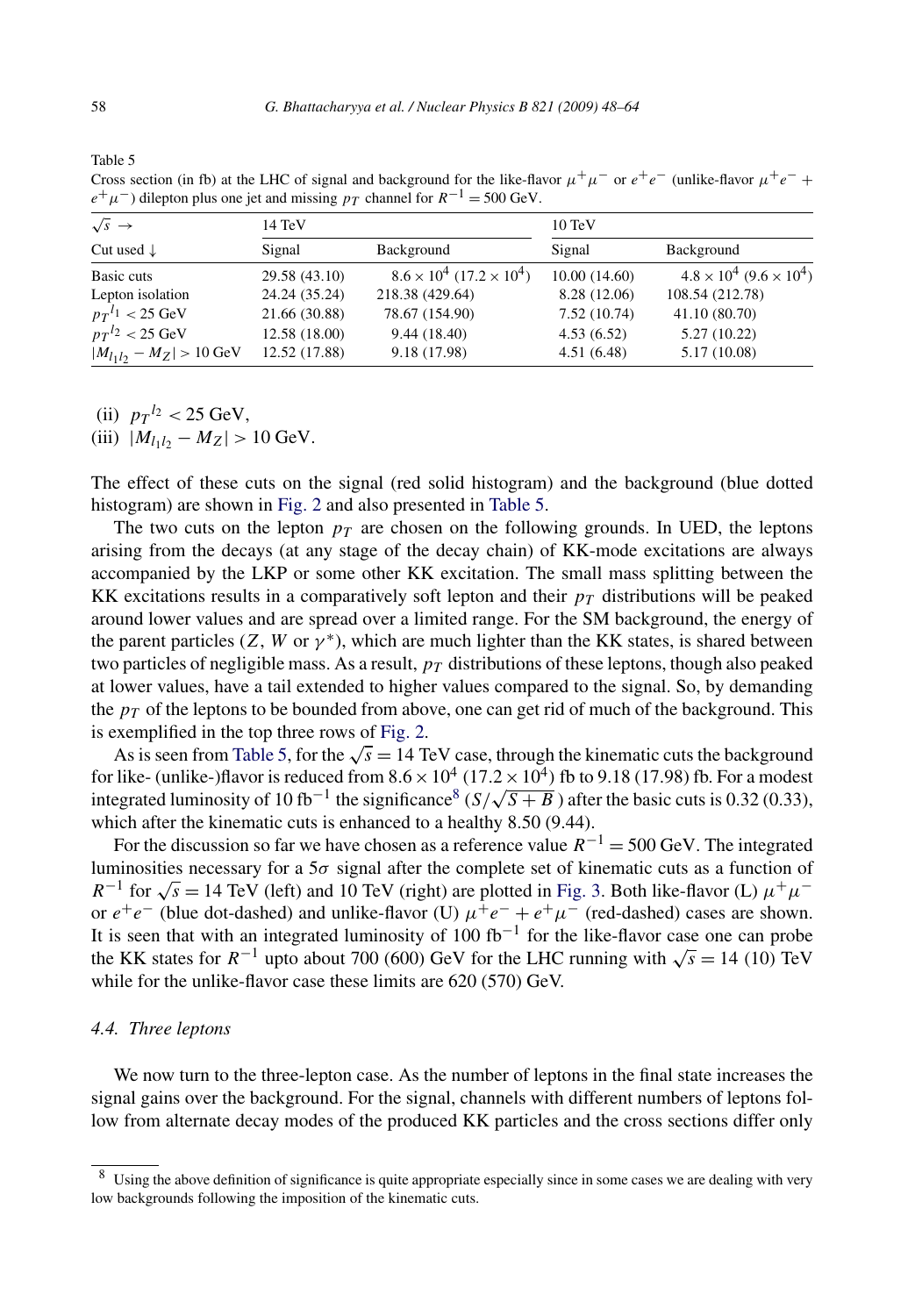<span id="page-11-0"></span>

Fig. 2. Two like-flavor leptons ( $\mu^+\mu^-$  or  $e^+e^-$ ) + jet + missing  $p_T$  signal (for  $R^{-1} = 500$  GeV) and background differential cross sections (in fb*/*GeV). The solid (red in web version) histograms are for the signal and the dotted (blue in web version) ones are for the background. The successive rows reflect the impact of kinematic cuts shown in [Table 5.](#page-10-0) Lepton isolation cut has already been imposed on the top row.

to the extent of the corresponding branching ratios. On the other hand, a background channel with more leptons usually corresponds to a higher order electroweak process with its concomitant perturbative suppression. Alternatively, it involves a *Z*-boson decay which can be readily removed by an invariant mass cut. This will be brought out in the three- and four-lepton channels to which we now turn.

The three-lepton final state is realised through (i)  $Q^1W^1$  production followed by  $Q^1 \rightarrow Q^0Z^1$ and (ii)  $Q^1Z^1$  production followed by the decays:  $Q^1 \rightarrow Q'^0W^1$  and  $Z^1$  decay producing two leptons with  $\gamma^1$  (in two steps). The SM background for the three-lepton plus jet and missing  $p_T$ final state will arise from  $t\bar{t}$  production,  $WZ$  or  $W\gamma^*$  production in association with a jet.

The first step in enhancing the signal compared to the background is to apply the jet-lepton isolation cut ( $\Delta R > 0.7$ ) on every lepton. For  $R^{-1} = 500$  GeV, the three-lepton background that still survives turns out to be about three times the signal. We order the three leptons in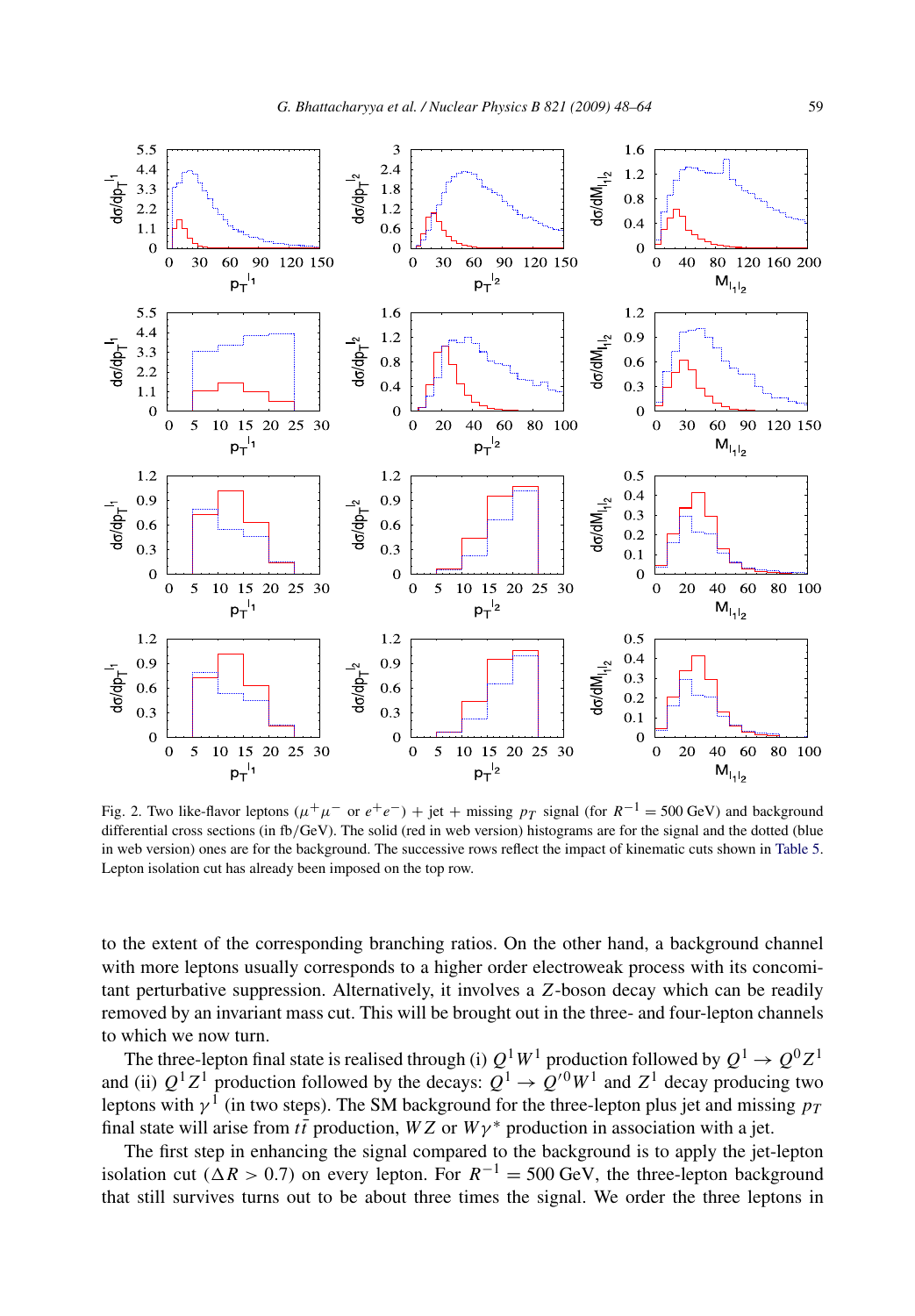<span id="page-12-0"></span>

Fig. 3. The required integrated luminosity at the LHC running at <sup>√</sup>*<sup>s</sup>* <sup>=</sup> 14 TeV (left panel) and 10 TeV (right panel) for a 5*σ* signal in the multilepton + 1 jet + missing  $p_T$  channels as a function of  $R^{-1}$ . Results are shown for 2-, 3-, and 4-leptons. 'U' and 'L' correspond to the cases of unlike- and like-lepton flavors. (For interpretation of the references to color in this figure legend, the reader is referred to the web version of this article.)

Cross section (in fb) at the LHC of signal and background for the trilepton plus one jet and missing  $p<sub>T</sub>$  channel for  $R^{-1}$  = 500 GeV.

| $\sqrt{s} \rightarrow$                 | 14 TeV |            | $10 \text{ TeV}$ |            |  |
|----------------------------------------|--------|------------|------------------|------------|--|
| Cut used $\downarrow$                  | Signal | Background | Signal           | Background |  |
| Basic cuts                             | 9.39   | 1183.21    | 3.21             | 555.85     |  |
| Lepton isolation                       | 6.96   | 21.69      | 2.41             | 10.53      |  |
| $p_T^{l_2}$ < 25 GeV                   | 5.63   | 4.09       | 2.01             | 1.75       |  |
| $p_T^{l_3}$ < 40 GeV                   | 5.12   | 1.31       | 1.86             | 0.64       |  |
| $ M_{l_i l_j} - M_Z  > 10 \text{ GeV}$ | 5.03   | 1.16       | 1.82             | 0.57       |  |

increasing  $p_T: p_T^{l_1} < p_T^{l_2} < p_T^{l_3}$  and apply additional cuts to enhance the signal compared to the background.

As for the two-lepton case, here again the  $p<sub>T</sub>$  of leptons from KK-mode decay are peaked in the lower range with distributions not extending to high values. So, it is useful to demand that the *pT* of the leptons be confined to a judiciously chosen window. Further, to remove any *Z*-related background, one must apply a cut on the invariant mass of all possible pairings of leptons. Thus, we are led to the following kinematic cuts:

(i)  $p_T^{l_2} < 25 \text{ GeV},$ (ii)  $p_T^{l_3} < 40 \text{ GeV},$ (iii)  $|M_{l_i l_j} - M_Z| > 10 \text{ GeV}$  for *i*, *j* = 1, 2, 3, *i*  $\neq j$ .

The effect of these successive cuts is readily seen from Table 6. For a 10 fb<sup>-1</sup> integrated luminosity with LHC running at  $\sqrt{s}$  = 14 (10) TeV, significance which is initially 0.86 (0.43) achieves a respectable value of 6.39 (3.72) after the kinematic cuts. In Fig. 3 is shown (green solid curve) the integrated luminosity necessary for a 5*σ* signal as a function of *R*<sup>−</sup>1. It is seen that with 100 fb<sup>−</sup><sup>1</sup>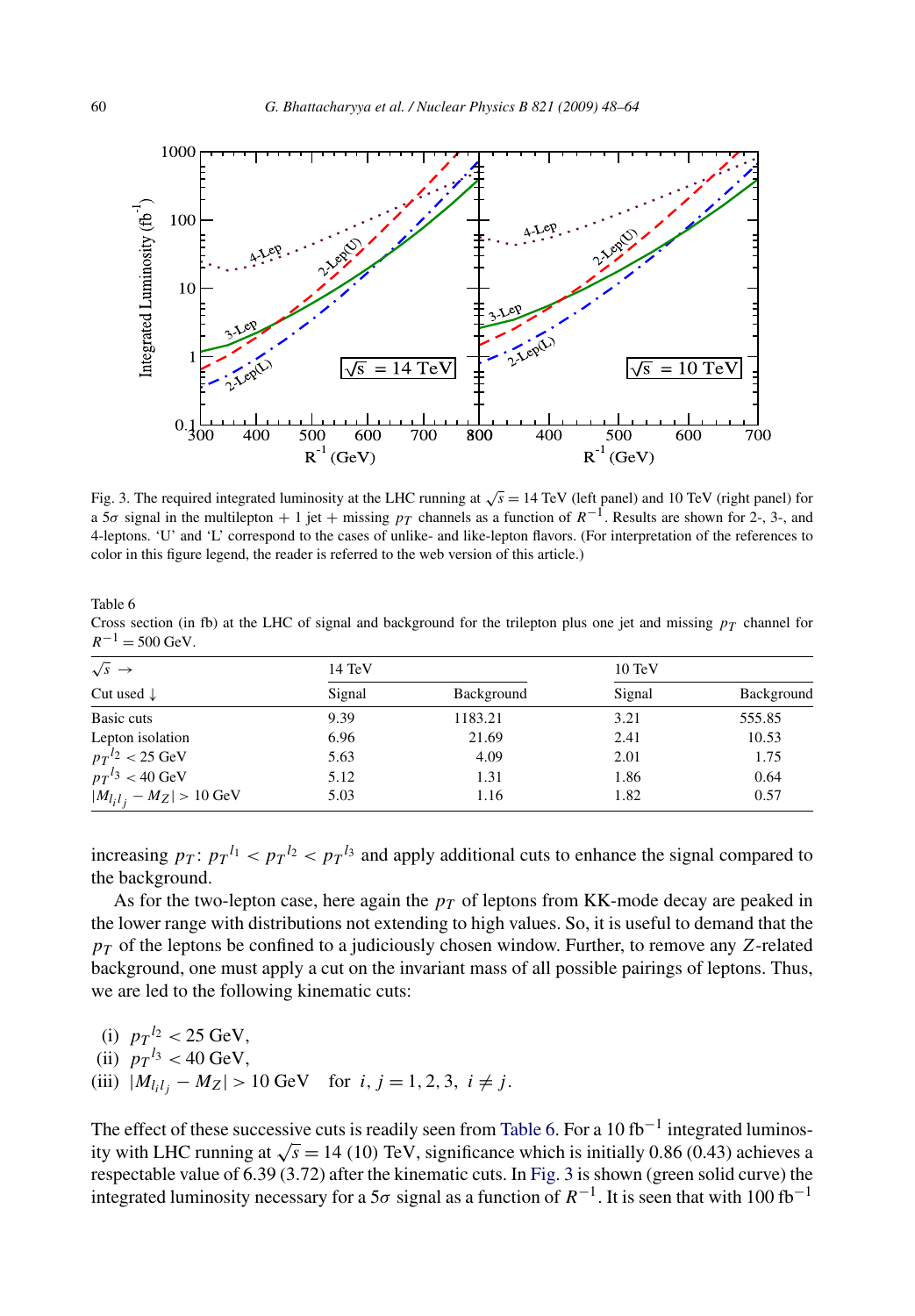| $\sqrt{s} \rightarrow$                 | $14 \text{ TeV}$ |            | $10 \text{ TeV}$ |            |  |
|----------------------------------------|------------------|------------|------------------|------------|--|
| Cut used $\downarrow$                  | Signal           | Background | Signal           | Background |  |
| Basic cuts                             | 1.01             | 0.130      | 0.350            | 0.068      |  |
| Lepton isolation                       | 0.665            | 0.029      | 0.233            | 0.015      |  |
| $ M_{l_i l_j} - M_Z  > 10 \text{ GeV}$ | 0.573            | 0.004      | 0.206            | 0.002      |  |

Cross section (in fb) at the LHC of signal and background for the tetralepton plus one jet and missing  $p_T$  channel for  $R^{-1}$  = 500 GeV.

data one will have a reach in  $R^{-1}$  of 720 (620) GeV at the 5 $\sigma$  level through this trilepton mode with the LHC running with  $\sqrt{s} = 14$  (10) TeV.

### *4.5. Four leptons*

The signal consisting of four leptons, a jet and missing  $p_T$  will arise from  $Q^1Z^1$  production, followed by the  $Q^1$  decaying through a  $Z^1$ . The background, in the Standard Model, originates from four *W*-bosons or three *Z*-bosons, in either case associated with a jet. These processes are expected to be small. This is borne out by the results presented in Table 7. To enrich the signal with respect to the background all leptons are required to be isolated ( $\Delta R > 0.7$ ) from the jet. Further, to eliminate the background from *Z*-boson decays we require:

 $|M_{i,j} - M_Z| > 10$  GeV for *i*,  $j = 1, 2, 3, 4$ ,  $i \neq j$ .

It is seen that the signal and background are both small. The minimum integrated luminosity required for a 5*σ* discovery as a function of  $R^{-1}$  is shown in [Fig. 3](#page-12-0) (brown dotted curve). With a data set of 100 fb<sup>-1</sup> the reach of the four-lepton channel is 600 (500) GeV for the LHC running with  $\sqrt{s} = 14 (10) \text{ TeV}$ .

# **5. Conclusions and outlook**

Universal extra-dimensional models provide a rich spectrum of towers of KK excitation modes of the SM particles. These KK modes are characterised by the integers  $n = 1, 2, 3...$ They bear the same quantum numbers as their zero-mode counterparts but carry higher masses with constant spacing, given by  $n/R$  (upto zero mode masses). Bearing in mind all the different experimental constraints on *R*, the lowest (i.e.,  $n = 1$ ) KK excitations can still be very much within the reach of the LHC. Due to the conservation of KK number at the tree level vertices which follows from the symmetry of the Lagrangian, such KK modes are likely to be produced in pairs. Quantum corrections cause splitting among the different KK states at the same level. The lightest of the *n* = 1 states – the  $\gamma^1$  – is stable and escapes undetected. In this paper, from the point of view of signal to background optimization (see Introduction), we have focussed on the production of the  $n = 1$  excitation of a gauge boson along with an  $n = 1$  excited quark.

The decay of the gauge boson excitations gives rise to leptons and missing  $p<sub>T</sub>$  (from the undetected  $\gamma^1$ ) while the quark excitation produces a jet, missing  $p_T$  and possibly leptons. Thus, the signal is a jet, several leptons and missing  $p<sub>T</sub>$ . The SM background for these final state topologies is larger than the signal, sometimes overwhelmingly. We have shown that with judiciously chosen kinematic cuts, including an isolation of the jet from all leptons, the signal can be enhanced *visà-vis* the background, while retaining enough signal events for a positive verdict with 100 fb<sup>-1</sup>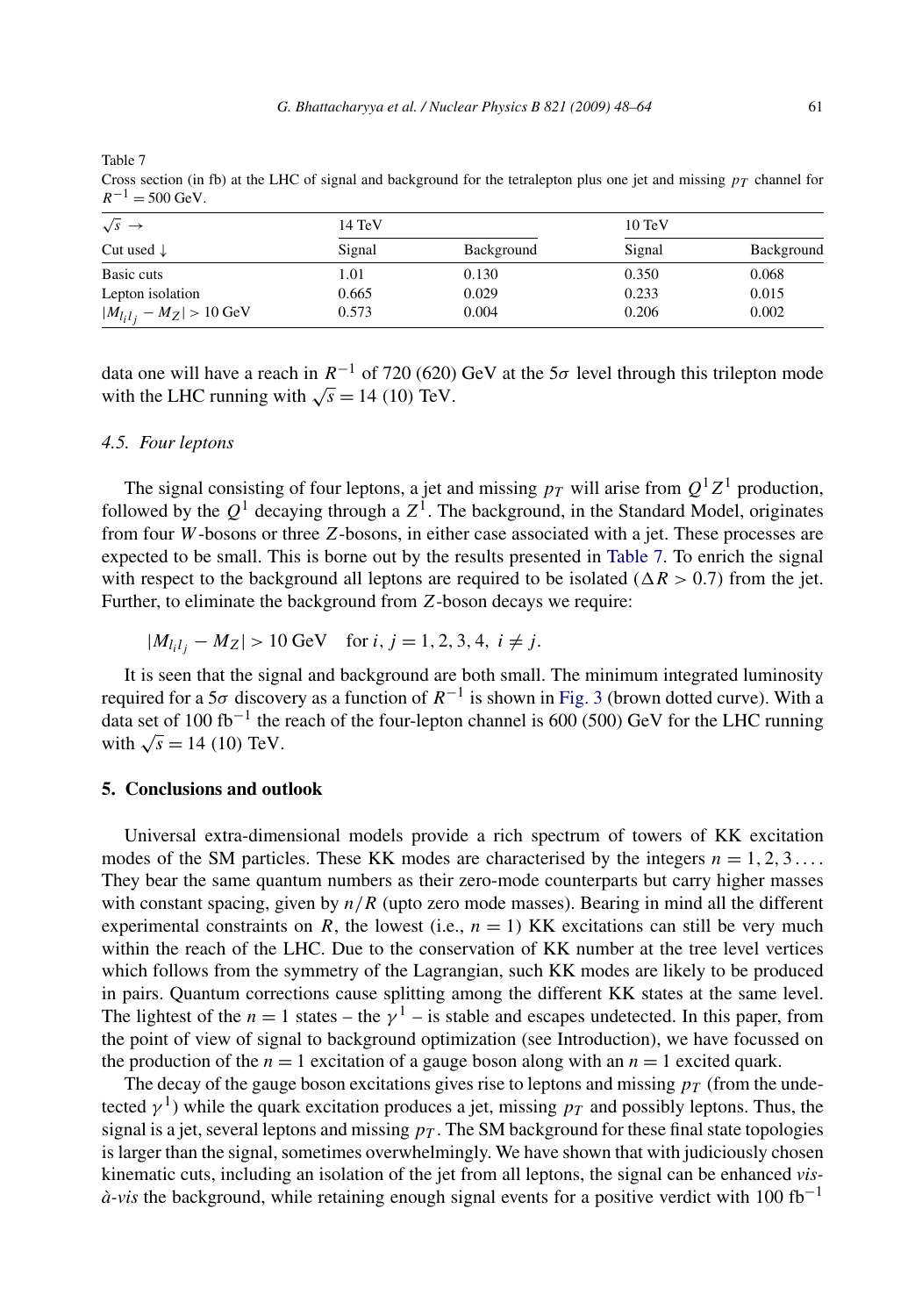of data. This will be possible so long as *R*−<sup>1</sup> does not exceed about 700–800 GeV considering that the LHC would have an accumulated luminosity of (100–300) fb<sup>-1</sup> at  $\sqrt{s} = 14$  TeV.

We have classified the cuts in two categories. First, we imposed some basic cuts to suit LHC observability: (*i*) the leptons are required to satisfy  $p_T > 5$  GeV, (ii) the jet must have a  $p_T$  not less than 20 GeV, and (iii) the missing transverse momentum must be more than 25 GeV. Beyond this, other kinematic cuts have been appropriately imposed on a case-by-case basis depending on the number of leptons in the final state. Out of these, two cuts deserve special mention: (i) the requirement of an isolation of the jet from all leptons is found to be quite useful to remove the top and bottom quark related backgrounds, and (ii) a cut on the lepton-pair invariant mass to remove on-shell SM *Z* production backgrounds is also quite effective. Our main observation for the specific UED signal cross sections at the LHC with  $\sqrt{s} = 14$  TeV after the imposition of the kinematic cuts is as follows:

| • Single jet $+ p_T +$ two leptons:   | Signal: $12.52$ fb, | Background: 9.18 fb,  |
|---------------------------------------|---------------------|-----------------------|
| • Single jet $+ p_T +$ three leptons: | Signal: $5.03$ fb,  | Background: 1.16 fb.  |
| • Single jet $+ p_T +$ four leptons:  | Signal: $0.573$ fb. | Background: 0.004 fb. |

The analysis performed here is based on a parton-level simulation and is of an exploratory nature. For example, it has been assumed that the detectors are of perfect efficiency, QCD corrections have not been included, and parton distribution function uncertainties ignored. Our results encourage a detailed careful analysis with full detector simulation.

It should be observed that the spectrum and the couplings in UED or such extra-dimensional models are reminiscent of many different non-supersymmetric scenarios which contain additional gauge bosons and/or vector-like fermions. A crucial component of UED is the presence of a stable  $\gamma^{\bar{1}}$  which makes it different from its peers. The following observation is worth noticing. Conceptually, UED is closer to the Randall–Sundrum (RS) scenario than supersymmetry, so one would naively expect similar observational features between UED and RS than, say, between UED and supersymmetry. First recall the similarities between UED and RS. Although, the extra space is warped for RS and flat for UED, both yield KK modes as a consequence of compactification of an extra space dimension, and in both cases, the SM particles and their KK partners share the same spin. This is in contrast to the supersymmetric extension of the SM (which may be interpreted as a theory with an extra dimension in fermion coordinates), where the SM particles and their superpartners carry different spin. Nonetheless, it turns out that from an observational point of view, UED is closer to supersymmetry with conserved *R*-parity (or, for that matter, little Higgs models with conserved *T* -parity) than RS. This happens primarily because the simplest version of RS lacks a stable  $\gamma^1$  due to the absence of KK parity, while supersymmetry with conserved *R*-parity (or, little Higgs with conserved *T* -parity) does contain a stable superparticle (heavy particle). Quite a few LHC simulations of the RS scenario have been carried out [\[38\].](#page-16-0) But due to the absence of any KK parity in the simplest versions of RS, the KK states, once produced, decay into the SM particles, and hence the search strategies for RS and UED would be entirely different. However, as already mentioned in the Introduction, weak-scale supersymmetry, with a relatively compressed spectrum, can mimic UED and *vice-versa* at LHC. Distinction between these two new physics alternatives can only be done by exploiting the spin information imprinted in angular distributions. A detailed study of how to differentiate UED from supersymmetry, following our line of analysis in the context of the LHC, is beyond the scope of the present work.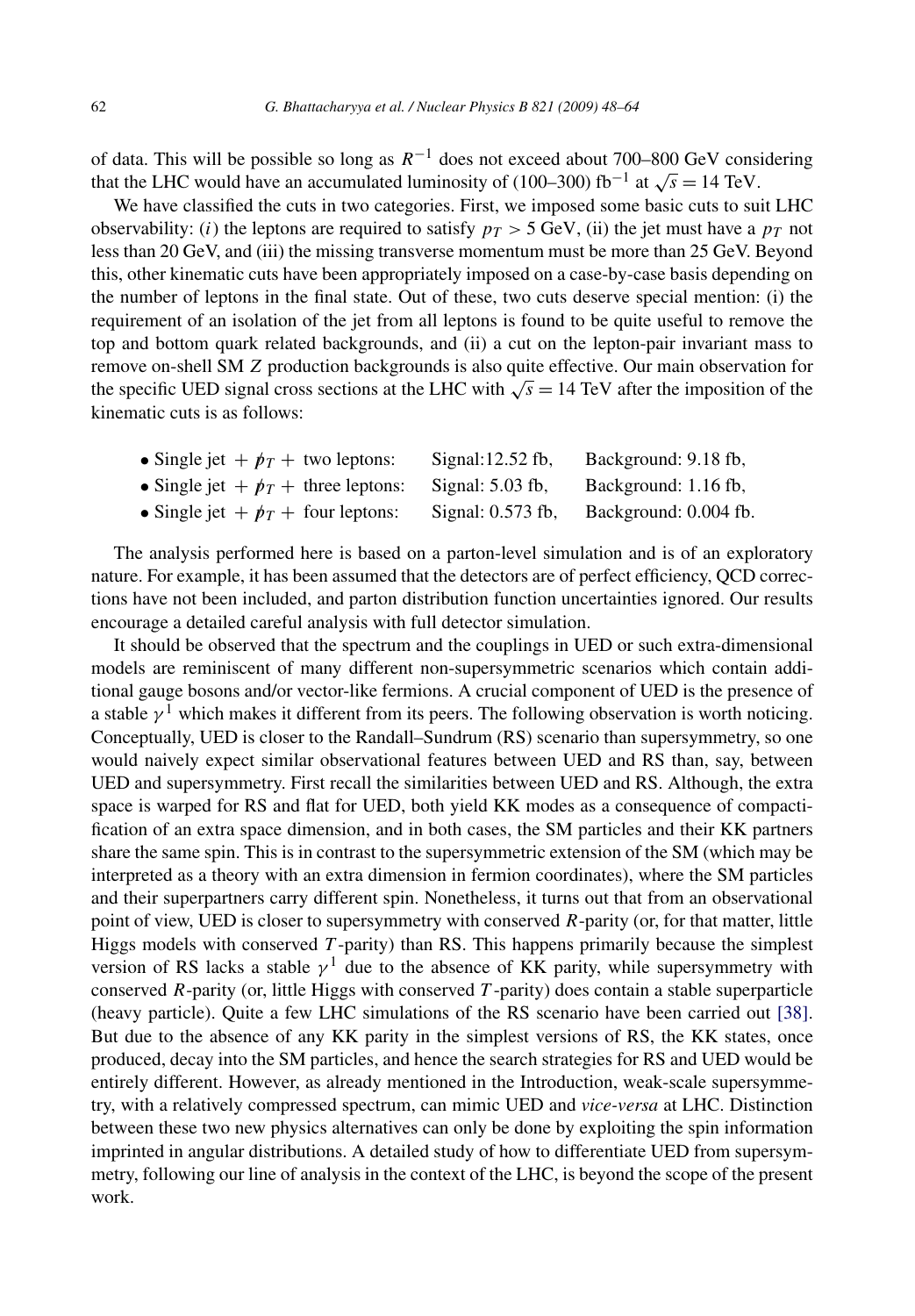#### <span id="page-15-0"></span>**Acknowledgements**

G.B. and A.D. are partially supported by project No. 2007/37/9/BRNS (DAE), India. A.D. is also supported in part by CSIR project No. 03(1085)/07/EMR(II) and the UGC DRS programme (F 530/4/DRS/2009 (SAP 1)). The work of S.K.M. is partially supported by the Belgian Federal Office for Scientific, Technical and Cultural Affairs through the Inter-university Attraction Pole No. P6/11. We thank P. de Aquino for cross-checking some of our results using the MG and FR-MUED implementation. S.K.M. is thankful to F. Maltoni for useful discussions. S.K.M. also thanks Saha Institute of Nuclear Physics for hospitality at different stages of the work. The research of A.R. was supported under the XI Plan Neutrino Physics and Regional Centre for Accelerator-based Particle Physics projects at HRI. The initial computational work was carried out using the HRI cluster facilities.

## **References**

- [1] N. Arkani-Hamed, S. Dimopoulos, G.R. Dvali, Phys. Lett. B 429 (1998) 263, arXiv:hep-ph/9803315; I. Antoniadis, N. Arkani-Hamed, S. Dimopoulos, G.R. Dvali, Phys. Lett. B 436 (1998) 257, arXiv:hep-ph/9804398; N. Arkani-Hamed, S. Dimopoulos, G.R. Dvali, Phys. Rev. D 59 (1999) 086004, arXiv:hep-ph/9807344.
- [2] I. Antoniadis, Phys. Lett. B 246 (1990) 377.
- [3] E. Accomando, I. Antoniadis, K. Benakli, Nucl. Phys. B 579 (2000) 3, arXiv:hep-ph/9912287.
- [4] P. Nath, Y. Yamada, M. Yamaguchi, Phys. Lett. B 466 (1999) 100, arXiv:hep-ph/9905415.
- [5] M. Masip, A. Pomarol, Phys. Rev. D 60 (1999) 096005, arXiv:hep-ph/9902467.
- [6] T.G. Rizzo, J.D. Wells, Phys. Rev. D 61 (2000) 016007, arXiv:hep-ph/9906234; A. Strumia, Phys. Lett. B 466 (1999) 107, arXiv:hep-ph/9906266; C.D. Carone, Phys. Rev. D 61 (2000) 015008, arXiv:hep-ph/9907362.
- [7] T. Appelquist, H.C. Cheng, B.A. Dobrescu, Phys. Rev. D 64 (2001) 035002, arXiv:hep-ph/0012100.
- [8] P. Dey, G. Bhattacharyya, Phys. Rev. D 70 (2004) 116012, arXiv:hep-ph/0407314; P. Dey, G. Bhattacharyya, Phys. Rev. D 69 (2004) 076009, arXiv:hep-ph/0309110.
- [9] P. Nath, M. Yamaguchi, Phys. Rev. D 60 (1999) 116006, arXiv:hep-ph/9903298.
- [10] D. Chakraverty, K. Huitu, A. Kundu, Phys. Lett. B 558 (2003) 173, arXiv:hep-ph/0212047.
- [11] A.J. Buras, M. Spranger, A. Weiler, Nucl. Phys. B 660 (2003) 225, arXiv:hep-ph/0212143; A.J. Buras, A. Poschenrieder, M. Spranger, A. Weiler, Nucl. Phys. B 678 (2004) 455, arXiv:hep-ph/0306158.
- [12] K. Agashe, N.G. Deshpande, G.H. Wu, Phys. Lett. B 514 (2001) 309, arXiv:hep-ph/0105084.
- [13] J.F. Oliver, J. Papavassiliou, A. Santamaria, Phys. Rev. D 67 (2003) 056002, arXiv:hep-ph/0212391.
- [14] T. Appelquist, H.U. Yee, Phys. Rev. D 67 (2003) 055002, arXiv:hep-ph/0211023.
- [15] T. Rizzo, Phys. Rev. D 64 (2001) 095010, arXiv:hep-ph/0106336; C. Macesanu, C.D. McMullen, S. Nandi, Phys. Rev. D 66 (2002) 015009, arXiv:hep-ph/0201300; C. Macesanu, C.D. McMullen, S. Nandi, Phys. Lett. B 546 (2002) 253, arXiv:hep-ph/0207269; H.-C. Cheng, Int. J. Mod. Phys. A 18 (2003) 2779, arXiv:hep-ph/0206035; A. Muck, A. Pilaftsis, R. Rückl, Nucl. Phys. B 687 (2004) 55, arXiv:hep-ph/0312186.
- [16] U. Haisch, A. Weiler, Phys. Rev. D 76 (2007) 034014, arXiv:hep-ph/0703064.
- [17] G. Servant, T.M.P. Tait, Nucl. Phys. B 650 (2003) 391, arXiv:hep-ph/0206071.
- [18] N. Arkani-Hamed, M. Schmaltz, Phys. Rev. D 61 (2000) 033005, arXiv:hep-ph/9903417.
- [19] A. Delgado, A. Pomarol, M. Quiros, JHEP 0001 (2000) 030, arXiv:hep-ph/9911252.
- [20] N. Arkani-Hamed, H.C. Cheng, B.A. Dobrescu, L.J. Hall, Phys. Rev. D 62 (2000) 096006, arXiv:hep-ph/0006238.
- [21] K. Dienes, E. Dudas, T. Gherghetta, Nucl. Phys. B 537 (1999) 47, arXiv:hep-ph/9806292.
- [22] K.R. Dienes, E. Dudas, T. Gherghetta, Phys. Lett. B 436 (1998) 55, arXiv:hep-ph/9803466; For a parallel analysis based on a minimal length scenario, see: S. Hossenfelder, Phys. Rev. D 70 (2004) 105003, arXiv:hep-ph/0405127.
- [23] G. Bhattacharyya, A. Datta, S.K. Majee, A. Raychaudhuri, Nucl. Phys. B 760 (2007) 117, arXiv:hep-ph/0608208.
- [24] G. Bhattacharyya, S.K. Majee, A. Raychaudhuri, Nucl. Phys. B 793 (2008) 114, arXiv:0705.3103 [hep-ph].
- [25] H.C. Cheng, K.T. Matchev, M. Schmaltz, Phys. Rev. D 66 (2002) 036005, arXiv:hep-ph/0204342.
- [26] M. Puchwein, Z. Kunszt, Ann. Phys. 311 (2004) 288, arXiv:hep-th/0309069.